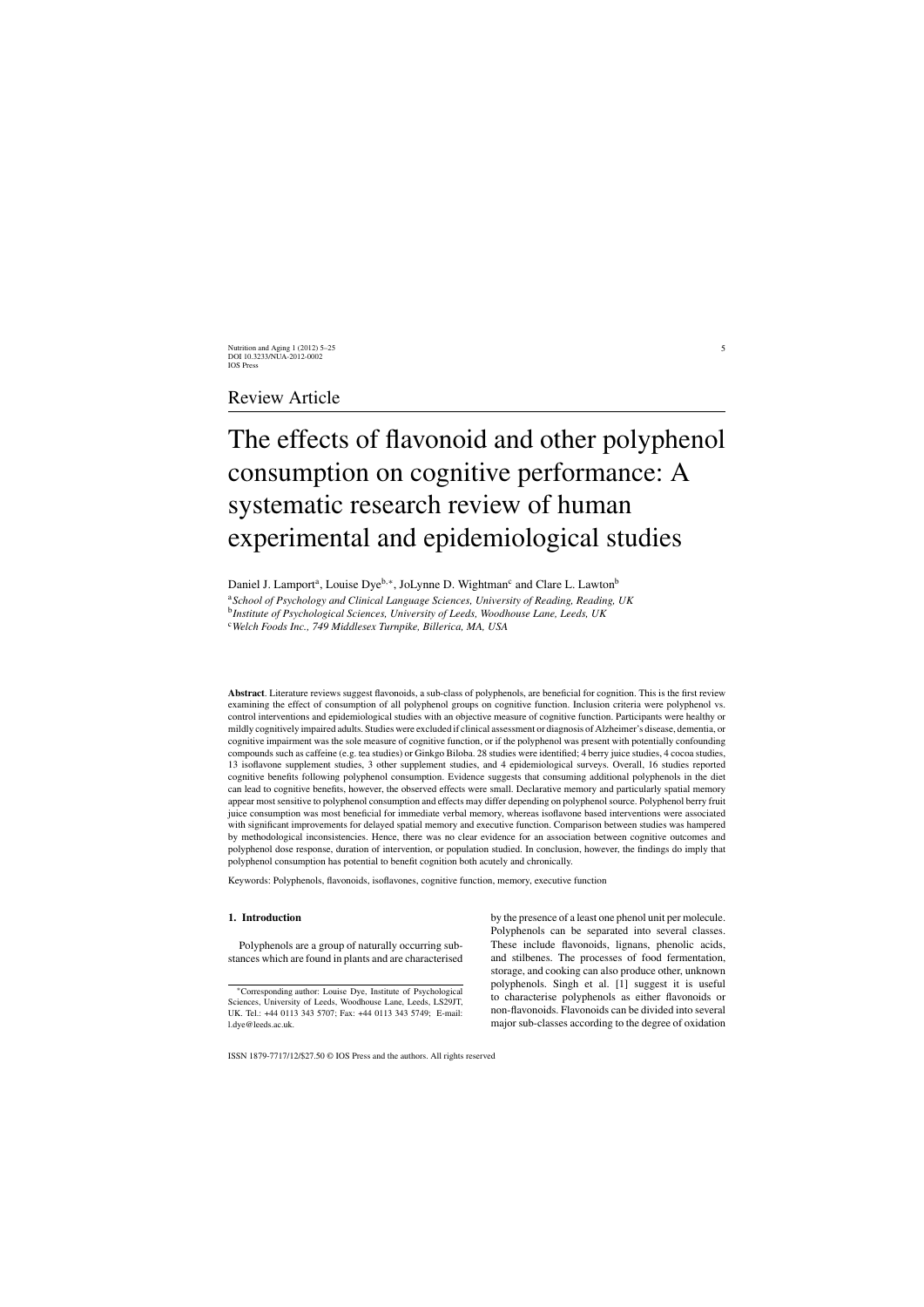of the heterocyclic ring; flavonols (e.g. quercetin and kaempferol), flavanols (e.g. catechin and epicatechin) and their polymers (e.g. proanthocyanidins), flavones (e.g. apigenin and luteolin), flavanones (e.g. naringenin and hesperetin), isoflavones (e.g. genistein and daidzein), and anthocyanins (e.g. cyanidin and malvidin).

The main source of polyphenols in our diet is fruits and beverages such as fruit juice, tea, coffee, wine, beer and chocolate. Consumption of vegetables and cereals also contributes to a lesser extent. Average daily intake of total polyphenols has been recently estimated as 1193 mg/d, although the authors suggest this may be a slight underestimate due to insufficient data on the polyphenol content of foods (proanthocyanidins and thearubigins) [2]. The main flavonol in our diet is quercetin which is present in many fruits, vegetables and beverages. Mean intake of quercetin per day has been estimated at 16 mg/day [3]. Anthocyanins are present in red, blue and purple fruits such as berries, grapes and strawberries. Proanthocyanidins are usually present in plants and are found in apples, pears, grapes, red wine, tea, and chocolate [1]. Catechins are the main flavanols, and are abundant in tea. Other sources of catechins are red wine and chocolate [4, 5]. Flavones are less common and are known to be present in red pepper and celery [3]. Stilbenes, (non-flavonoids) are present in a variety of plants and beverages, including wine, dark chocolate, nuts and berries [6], however, their concentrations are lower than other polyphenols. Nevertheless, the stilbene resveratrol found in red wine has received great attention for its anticarcinogenic properties [7], and its neuroprotective effect [8]. One of the main sources of dietary flavanones are citrus fruits and juices [9] with hesperetin, naringenin and eriodictyol being the most common types. Isoflavones are present in the highest amount in soy beans, flaxseed and legumes with genistein, daidzein and glycitein being the most common types. Overall, non-flavonoids account for about a third of total phenols whereas flavonoids account for around two thirds [1].

In normal aging and neurodegenerative disease (e.g. Parkinson's disease and Alzheimer's disease) inflammatory processes within the brain are understood to be partially responsible for cognitive decline [10]. It is thought that polyphenols have antioxidant properties which may reduce inflammatory and neurodegenerative effects (for review see [11–13]). Consequently, there has been an increase in research investigating the effects of polyphenol consumption for cognitive

function in humans. A recent review of randomised controlled trials examining the effect of flavonoid consumption on cognitive function concluded that there is some encouraging evidence that flavonoids may be beneficial for cognition [14]. However, to date there has been no recent systematic review including all polyphenol groups. Therefore, the aim of the present paper was to systematically evaluate human studies examining the relationship between polyphenol consumption and cognitive function, in order to suggest recommendations for the design and focus of future research.

#### **2. Method**

A systematic review of the literature was performed using the following search strategy.

### *2.1. Search terms*

A search of the literature was conducted using the search terms polyphenol\$, flavon\$, Flava\$, cognit\$, isoflavone, proanthocyanidin, anthocyanidin, and memory using the Boolean operator "and". The \$ was used for truncation to ensure that key words such as flavanols, flavonols, flavones, cognition and cognitive performance etc. were included. This search returned 845 articles from the databases listed below.

## *2.2. Databases*

A search of the following databases was performed: AMED (Allied and Complimentary Medicine, 1985 to Dec 2011), EMBASE (Excerpta Medica Reviews 1980 to 2011), Food Science and Technology Abstracts, Global Health (1975 to 2011), HMIC (Health Management Information Consortium, 1983 to Dec 2011), Ovid Medline (1950 to Dec 2011), Pubmed (1948 to Dec 2011), PsycInfo (1866 to Dec 2011), Web of Science (1986 to Dec 2011). A hand search of recently published relevant journals and a scan of references from the included studies were also performed.

#### *2.3. Inclusion and exclusion criteria*

Studies were included if they examined human participants, employed an objective measure of cognitive function using a reliable and valid test, and administered a polyphenol intervention condition and a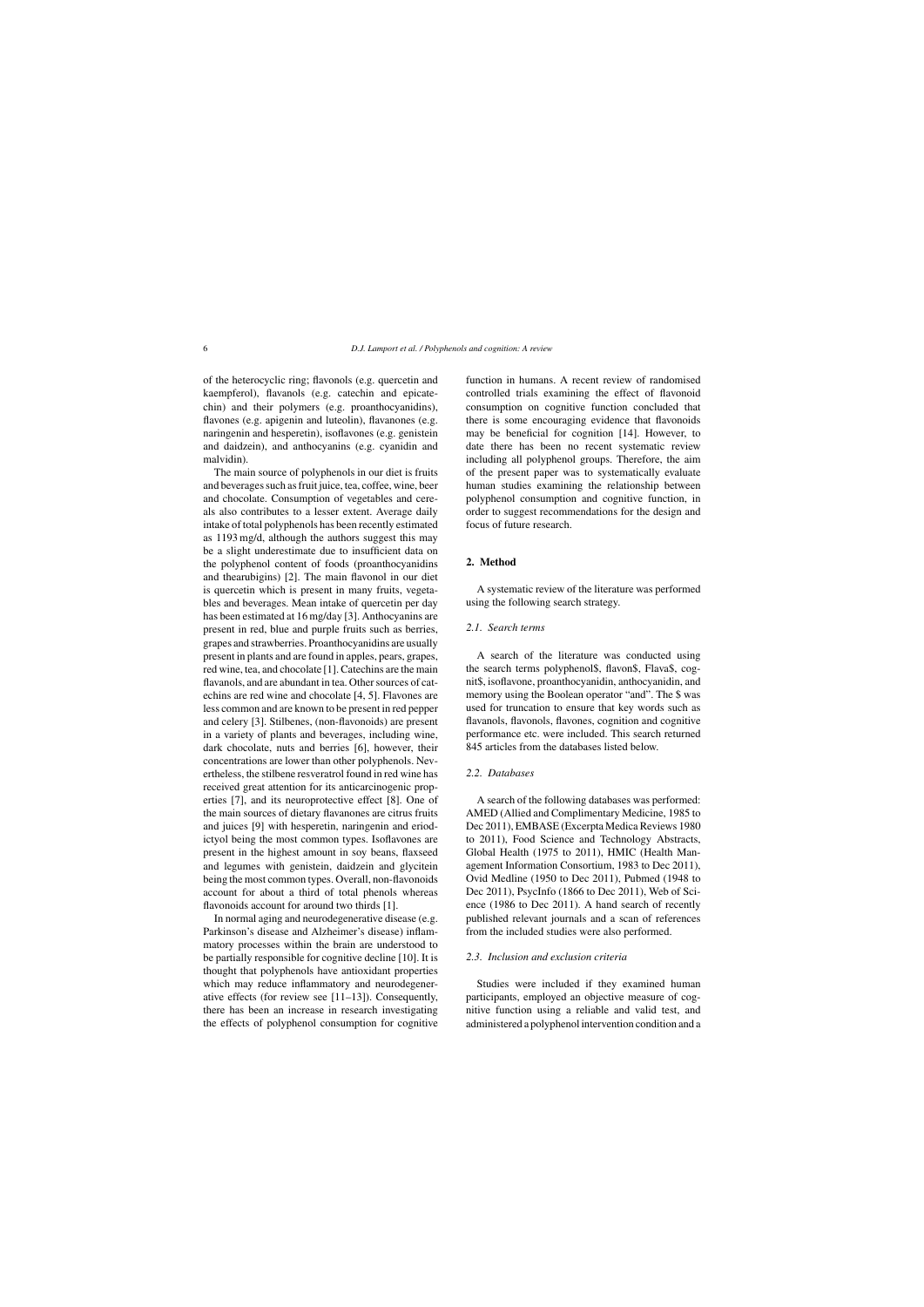control condition. Only manuscripts written in English were included. Longitudinal observational studies which measured polyphenol consumption over a stated period were also included. Studies were excluded if the primary intervention was Ginkgo Biloba extract or if clinical assessment or diagnosis of Alzheimer's disease or Dementia was the sole measure of cognitive function. Studies of tea were excluded due to the confounding effects of caffeine and theanine [15], and studies of decaffeinated tea were excluded due to expectancy effects [16, 17]. Studies investigating polyphenol consumption exclusively from alcoholic beverages (e.g. wine) were excluded due to the confounding effects of alcohol. Associations between alcohol consumption over the lifespan and cognitive benefits have been observed, possibly due to improved vascular outcomes [18, 19].

#### **3. Results**

As shown in Table 1, the search strategy identified twenty eight articles after removal of duplicates and application of inclusion and exclusion criteria.

#### *3.1. Berry juice studies*

Table 1 shows that only four studies have been conducted which specifically examine the cognitive impact of polyphenols in the form of berry fruit juice. A relatively short 6 week intervention with older adults (aged >59) failed to find any effects of cranberry juice consumption on a range of cognitive outcomes [23]. The exact polyphenol dose was not stated, there was no consideration of habitual polyphenol consumption, and no details were provided regarding cognitive test procedures such as time of day of testing. In contrast, two 12 week intervention studies with grape juice or blueberry juice in adults with mild cognitive impairment (MCI) reported benefits for immediate verbal and spatial memory [20, 22]. However, both of these between group comparisons had very small sample sizes with only five participants in the grape polyphenol condition [20] and nine participants in the blueberry condition [21]. Given the small sample size, it is possible that the observed effects in the grape juice study may be partly explained by the older age of the control group (80 years) relative to the grape juice group (75 years). A five year age difference at the extremes of the lifespan can be

associated with substantial differences in cognitive performance [47]. Similarly, the blueberry group were four years younger than the control group (76 years). Furthermore, the control group, which consumed a placebo designed for the grape study, was also used for the blueberry study (i.e. a new control group was not recruited nor blueberry juice placebo utilized). This suggests the findings from these two studies are perhaps better considered as a three condition study and should have been analysed accordingly, although this would result in a loss of power from the increased number of comparisons. It is also of interest to note that these two studies attempted to control for baseline cognitive performance by adding baseline as a covariate with post intervention cognition as the cognitive outcome. Finally, Krikorian et al. [20] did not report the specific dosage of polyphenol per day consumed.

These are the only three studies to date which have examined the cognitive effects of a long term polyphenol intervention in the form of berry fruit juice, all of which have recruited older adults (aged >60). An acute study in young adults reported that consuming grape juice with a standardised lunch did not affect cognition over the afternoon [22]. It is possible that any effects of the grape juice were obscured by the concomitant consumption of lunch. In addition, habitual polyphenol consumption was not assessed, although participants who consumed polyphenol supplements were excluded. Overall, these studies suggest that polyphenol consumption in the form of berry fruit juice over a period of 12 weeks has some potential for cognitive benefits, particularly for verbal memory, at least in older adults or those with mild cognitive impairment (MCI).

#### *3.2. Cocoa studies (flavonoid-rich)*

Both a 6 week cocoa intervention using chocolate bars in healthy older adults (mean age 69) [26] and a 5 day chocolate drink intervention in younger adults (aged 18–30) [27] showed no effects on cognitive performance. In contrast, two acute studies have shown consistent beneficial effects of cocoa flavanol consumption on working memory and attention. Scholey et al. [25] reported improved working memory and attention over a period of 90–150 minutes after consumption of chocolate drinks containing 520 mg and 994 mg flavanols relative to a 46 mg control, and Field et al. [24] reported improved spatial working mem-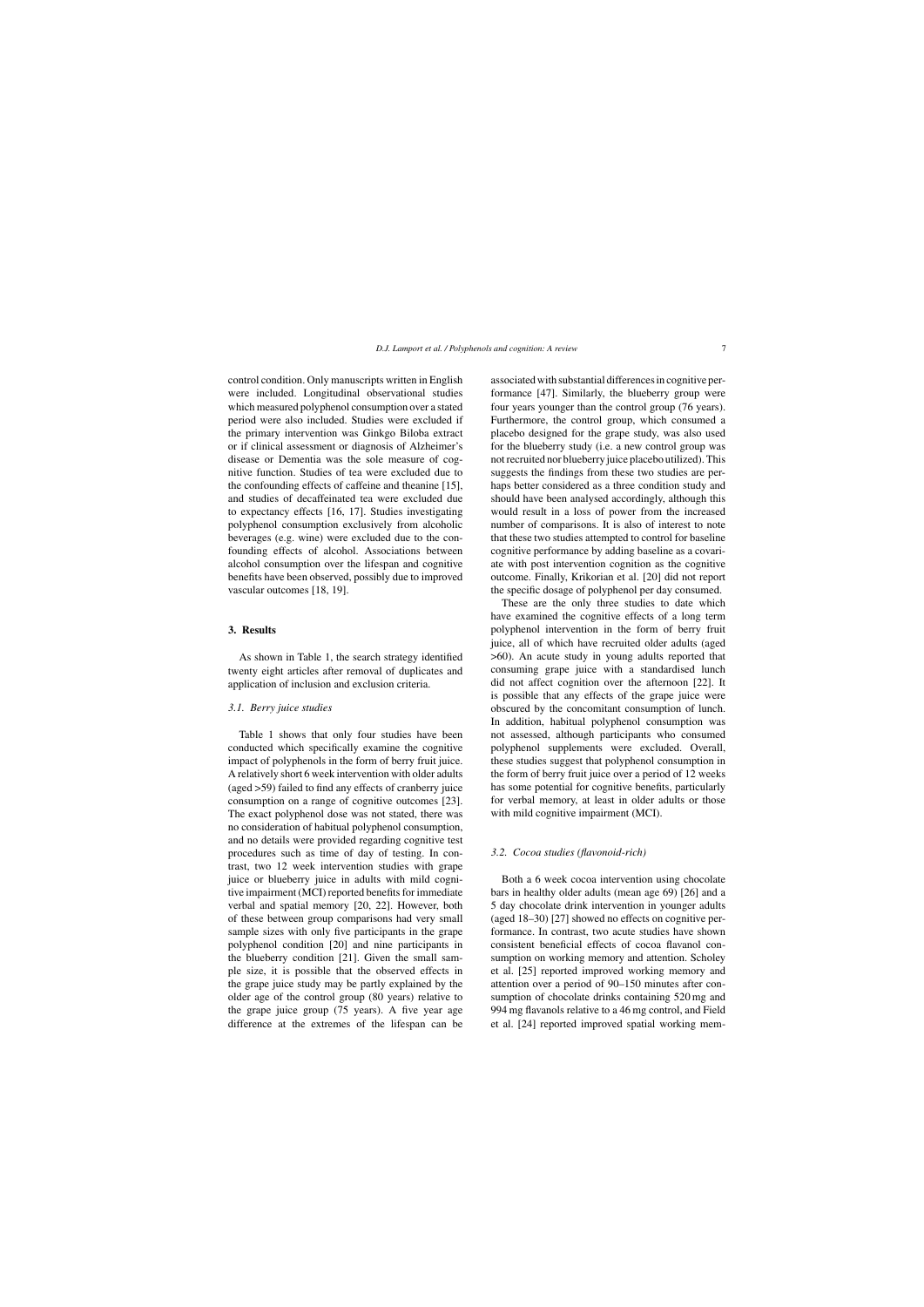| Type/author                                             | Participants                                                                                                                | Polyphenol source                                                                                                                                                                                                                                                                                                              | Design                                                                                                                                                                                                                                                      | Cognitive tests                                                                                                                                                                                                                                                             | Key findings                                                                                                                                                                                                                                         |
|---------------------------------------------------------|-----------------------------------------------------------------------------------------------------------------------------|--------------------------------------------------------------------------------------------------------------------------------------------------------------------------------------------------------------------------------------------------------------------------------------------------------------------------------|-------------------------------------------------------------------------------------------------------------------------------------------------------------------------------------------------------------------------------------------------------------|-----------------------------------------------------------------------------------------------------------------------------------------------------------------------------------------------------------------------------------------------------------------------------|------------------------------------------------------------------------------------------------------------------------------------------------------------------------------------------------------------------------------------------------------|
| <b>Berry</b> juice<br>Krikorian et al.<br>2010a [20]    | 8 males 4 females<br>mean age 78 (sd<br>5). All scored<br>mild<br>impairment on<br>the Clinical<br>Dementia<br>Rating scale | Concord Grape Juice (Welch's).<br>6–9 ml per kg divided over 3<br>servings a day. Details of<br>polyphenols not given. Placebo<br>matched for appearance, taste,<br>carbohydrate, and energy                                                                                                                                   | 12 week, parallel groups,<br>placebo controlled,<br>randomised, double blind.<br>$n = 5$ for grape juice, $n = 7$<br>for placebo                                                                                                                            | Tested at baseline and 12 weeks.<br>CVLT, Spatial Paired<br>Associated Learning Test.<br>Baseline performance included<br>as a covariate                                                                                                                                    | Significantly better verbal<br>memory acquisition<br>(CVLT) at 12 weeks in<br>grape juice group. No sig.<br>effect on delayed verbal<br>memory or spatial memory                                                                                     |
| <b>Berry</b> juice<br>Kirkorian et al.<br>2010b [21]    | 5 males 4 females<br>mean age 76 (sd<br>5). All scored<br>mild<br>impairment on<br>the Clinical<br>Dementia<br>Rating scale | Wild Blueberry juice (Van Dyke's<br>Health Juice Products). 2.38 g<br>Galic acid/L. Hydroxycinnamic<br>acid ester, chlorogenic acid, at<br>approximately 734 mg/L, and<br>flavonoid anthocyanins at 877 mg<br>of cyanidin 3-glucoside equiv/L.<br>6–9 ml per kg divided over 3<br>servings a day. Mean 1.78 g/d<br>polyphenols | 12 week, parallel groups,<br>single blind. Data from<br>placebo group $(n=7)$ from<br>Krikorian et al. 2010a.<br>Therefore, placebo not<br>matched with blueberry<br>condition for kcal and<br>macronutrient composition                                    | Tested at baseline and 12 weeks.<br>CVLT, Verbal Paired<br>Associated Learning Test.<br>Baseline performance included<br>as a covariate                                                                                                                                     | Significantly better verbal<br>paired associate learning at<br>12 weeks in the blueberry<br>juice group. No sig. effect<br>on CVLT (also a test of<br>verbal memory)                                                                                 |
| <b>Berry</b> juice<br>Hendrickson &<br>Mattes 2008 [22] | 17 males and 18<br>females mean<br>age 26 (sd 7.5)                                                                          | Concord Grape Juice (Welch's).<br>Containing 2,100 mg/l total<br>phenolics as gallic acid<br>equivalents. For 70 kg<br>$person = 1.47 g polyphenol.$<br>10 ml/kg body weight<br>administered. Placebo matched for<br>energy, fructose, glucose, acidity,<br>taste, colour and aroma                                            | Acute, crossover, placebo<br>controlled, double blind.<br>Test drink (placebo or<br>grape juice) administered<br>with standardised lunch.<br>Participants ate similar<br>breakfast (self reported) on<br>each day, and fasted for 3<br>hours before arrival | Tested before and after drink.<br>Internal Memory test, Word<br>Fragmentation Test                                                                                                                                                                                          | No effect of grape juice on<br>performance relative to<br>placebo. Baseline was not<br>included as a covariate in<br>the analyses. It is of note<br>that the grape juice group<br>were significantly better<br>than the placebo group at<br>baseline |
| <b>Berry Juice</b><br>Crews et al. 2005<br>$[23]$       | 50 adults aged<br>$\geq 60$ mean age<br>$69$ (sd $6$ )                                                                      | Cranberry juice. 32 ounces/day of a<br>beverage containing 27%<br>cranberry juice per volume (Ocean<br>Spray Cranberries, Inc). 16 ounces<br>consumed twice a day. No details<br>of polyphenol dose. Placebo<br>matched for appearance, taste,<br>smell and vitamin C                                                          | 6 week, parallel groups,<br>placebo controlled,<br>randomised, double blind.<br>$n = 25$ for cranberry juice<br>and $n = 25$ for placebo                                                                                                                    | Tested at baseline and 6 weeks.<br>Selective Reminding Test,<br>Stroop Color and Word Test,<br>Trail Making Test (parts A and<br>B), Wechsler Adult<br>Intelligence Scale-III Digit<br>Symbol-Coding subtest,<br>Wechsler Memory Scale-III<br>Faces I and Faces II subtests | No significant effects of<br>cranberry juice                                                                                                                                                                                                         |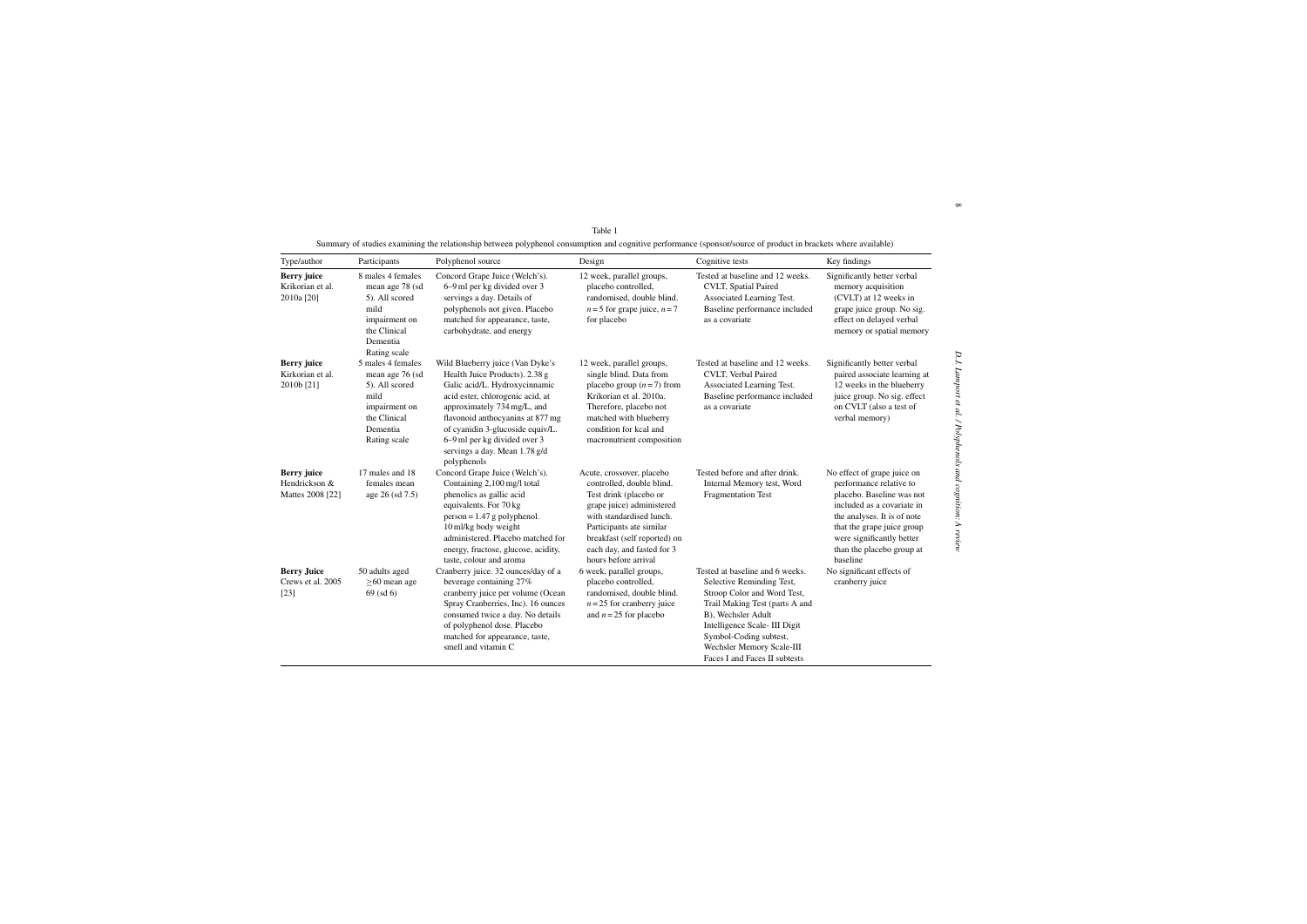# Table 1 (*Continued*)

| (Continued |  |  |
|------------|--|--|
|------------|--|--|

| Type/author                                                            | Participants                                                       | Polyphenol source                                                                                                                                                                                                                                                                                                   | Design                                                                                                                                                                                                                 | Cognitive tests                                                                                                                                                                                                                           | Key findings                                                                                                                                                                                       |
|------------------------------------------------------------------------|--------------------------------------------------------------------|---------------------------------------------------------------------------------------------------------------------------------------------------------------------------------------------------------------------------------------------------------------------------------------------------------------------|------------------------------------------------------------------------------------------------------------------------------------------------------------------------------------------------------------------------|-------------------------------------------------------------------------------------------------------------------------------------------------------------------------------------------------------------------------------------------|----------------------------------------------------------------------------------------------------------------------------------------------------------------------------------------------------|
| Cocoa<br>Field et al. 2011<br>$[24]$                                   | 8 males and 22<br>females aged<br>$18-25$ (no mean<br>provided)    | Cocoa flavanols. Commercially<br>available dark chocolate<br>(CHOIX+) with 773 mg flavanol<br>and white chocolate control<br>(Waitrose own brand) with a<br>flavanol trace                                                                                                                                          | Acute, crossover,<br>experimenter blind,<br>randomised. Chocolate<br>consumed at 9am.<br>Participants consumed a<br>self administered "light<br>breakfast" prior to arrival                                            | Testing commenced 2 hours post<br>consumption. Choice reaction<br>time, Visual Spatial Working<br>Memory Test                                                                                                                             | Significantly better spatial<br>working memory and<br>choice reaction time in the<br>flavanol condition. The<br>spatial memory effect was<br>driven by the group who<br>consumed the control first |
| Cocoa<br>Scholey et al.<br>2009 [25]                                   | 13 males and 17<br>females aged<br>$18-35$ (mean<br>$22,$ se $0.6$ | Cocoa flavanols. 3 dairy based<br>flavanol drinks: 46 mg (control),<br>520 mg, 994 mg (Mars)                                                                                                                                                                                                                        | Acute, crossover, placebo<br>controlled, randomised,<br>double blind. Drink<br>consumed at laboratory in<br>the morning. Participants<br>consumed the same<br>(personal, self reported)<br>breakfast before each visit | Testing commenced 90 minutes<br>post drink consumption. Rapid<br>Visual Information Processing<br>Task (RVIP), Serial threes<br>subtraction, Serial sevens<br>subtraction                                                                 | Significantly better<br>performance on serial<br>threes following 520 and<br>994 mg drinks compared to<br>46 mg drink. The 994 mg<br>drink associated with<br>improved RVIP                        |
| Cocoa<br>Crews et al. 2008<br>$[26]$                                   | 41 males and 60<br>females mean<br>age $69$ (sd $8$ )              | Flavanoid and procyanidin rich dark<br>chocolate bars and beverages. (The<br>Hershey Company). One 37 g<br>chocolate bar containing 397 mg<br>proanthocyanins (powder) and 12 g<br>drink containing 357 mg total<br>proanthocyanins consumed per<br>day. Placebo matched for<br>appearance, smell, taste and energy | 6 week, parallel groups,<br>placebo controlled,<br>randomised, double blind.<br>$n = 51$ for cocoa group and<br>$n = 50$ for placebo group                                                                             | Tested at baseline and 6 weeks.<br>Selective Reminding Test,<br>Stroop Test, Trail Making Test,<br>Wechsler Adult Intelligence<br>Scale-III Digit Symbol-Coding<br>Subtest, Wechsler Memory<br>Scale-III Faces I and Faces II<br>subtests | No differences in<br>performance between<br>placebo and polyphenol<br>groups                                                                                                                       |
| Cocoa<br>Francis et al. 2006<br>$[27]$                                 | 16 females aged<br>$18-30$ years (no<br>mean provided)             | Flavanol cocoa drink. (Cocoaprot<br>cocoa, Mars). High flavanol drink<br>(172 mg per day) and low flavanol<br>drink (13 mg per day) consumed<br>daily, 5 days before testing                                                                                                                                        | 5 day/acute, crossover,<br>randomised, double blind.<br>No data on whether<br>participants were fasted or<br>time of day of testing                                                                                    | Two test days a minimum of 14<br>days apart. Testing commenced<br>90 minutes post consumption<br>of final drink. Main outcome<br>was fMRI scan. Attention<br>switching task also assessed                                                 | No difference in attention<br>switching performance<br>between the low and high<br>flavanol conditions                                                                                             |
| <b>Resveratrol</b><br><b>Supplement</b><br>Kennedy et al.<br>2010 [28] | 4 males and 20<br>females aged<br>$18-25$ (mean<br>20)             | $Resveratrol - a phytoalexin$<br>polyphenol (Biotivia Bioceuticals).<br>3 conditions; 250 mg, 500 mg<br>trans-resveratrol & placebo                                                                                                                                                                                 | Acute, crossover, placebo<br>controlled, randomised.<br>double blind. Participants<br>arrived fasted between<br>$8-10$ am                                                                                              | Tested 45 minutes post<br>consumption on 3 mornings<br>separated by 7 days. Rapid<br>Visual Information Processing,<br>Serial threes and sevens<br>subtraction                                                                            | No significant effects on<br>cognition                                                                                                                                                             |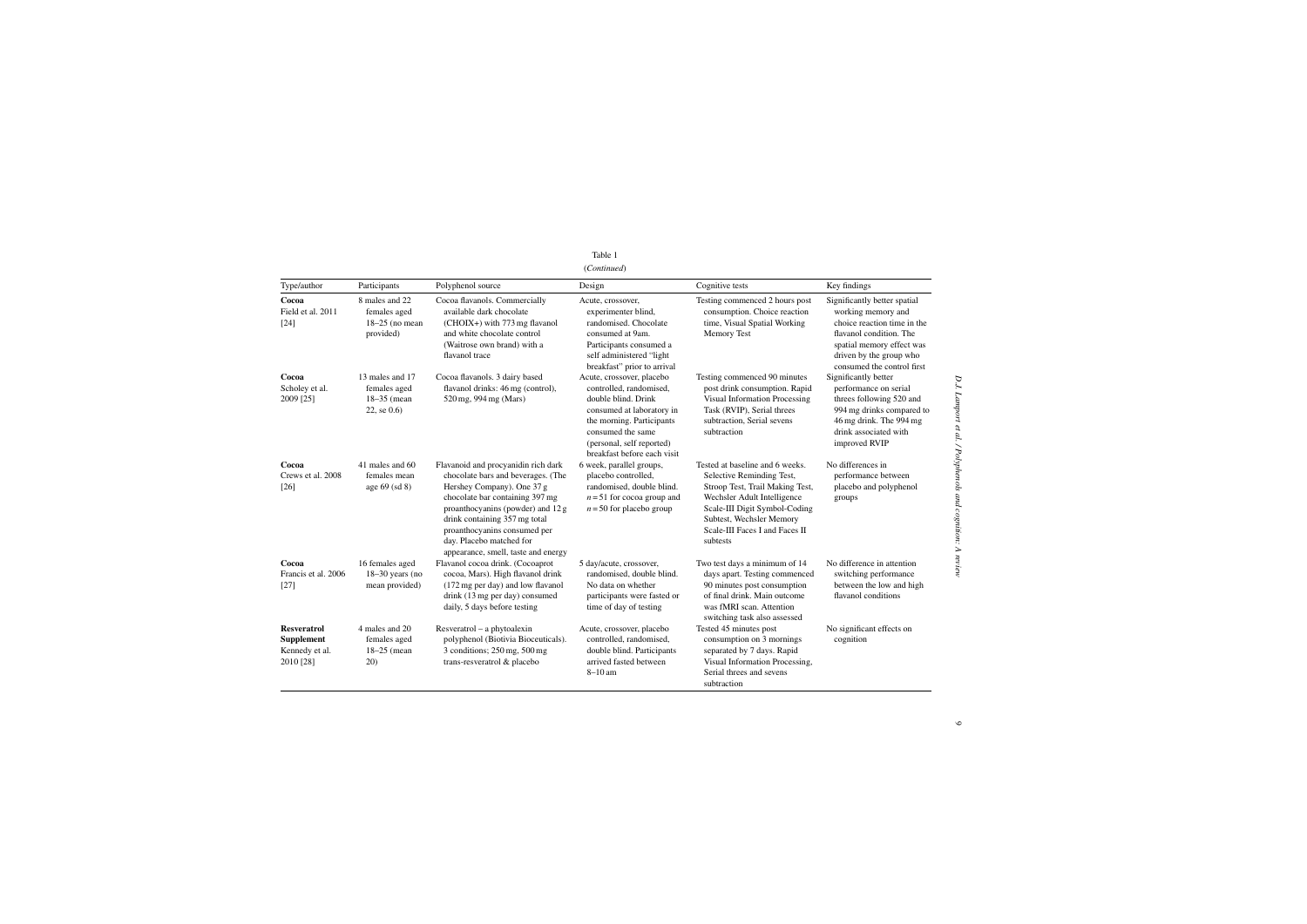| ۰.<br>×.<br>٠ | $\sim$ |  |
|---------------|--------|--|
|               |        |  |

|                                                                       |                                                                     |                                                                                                                                                                                                                                                      | Table 1<br>(Continued)                                                                                                                              |                                                                                                                                                                                                                                                                 |                                                                                                                                                                                                                                                                                                                         |
|-----------------------------------------------------------------------|---------------------------------------------------------------------|------------------------------------------------------------------------------------------------------------------------------------------------------------------------------------------------------------------------------------------------------|-----------------------------------------------------------------------------------------------------------------------------------------------------|-----------------------------------------------------------------------------------------------------------------------------------------------------------------------------------------------------------------------------------------------------------------|-------------------------------------------------------------------------------------------------------------------------------------------------------------------------------------------------------------------------------------------------------------------------------------------------------------------------|
| Type/author                                                           | Participants                                                        | Polyphenol source                                                                                                                                                                                                                                    | Design                                                                                                                                              | Cognitive tests                                                                                                                                                                                                                                                 | Key findings                                                                                                                                                                                                                                                                                                            |
| Flavonoid<br><b>Supplement</b><br>Pipingas et al.<br>2008 [29]        | 42 males mean<br>age 58 (sd 4)                                      | Enzogenol® contains approximately<br>80% total proanthocyanidins and<br>other water-soluble flavonoids,<br>flavonoid-conjugates and phenolic<br>acids. 4 capsules administered<br>daily. Total 960 mg of Enzogenol®<br>and 120 mg of vitamin C       | 5 week, parallel groups,<br>vitamin C controlled,<br>randomised, double blind.<br>Fasted from caffeine 2<br>hours prior to testing                  | Tested at baseline and 5 weeks.<br>Complex Visual Vigilance,<br>Contextual Memory,<br><b>Immediate and Delayed</b><br>Recognition, Simple and<br>Choice Reaction Time, Spatial<br>Working Memory, Visual<br>Vigilance                                           | Polyphenol supplement<br>associated with faster<br>spatial working memory<br>and faster word recognition                                                                                                                                                                                                                |
| <b>Flavonoid</b><br>Supplement<br>Ryan et al. 2008<br>$[30]$          | 46 males and 55<br>females mean<br>age 68 years (sd<br>6)           | 150 mg flavonoid Pycnogenol®<br>(Horphag Research Ltd). 2 pills<br>consumed at breakfast and 1 pill at<br>evening meal. Each pill contained<br>50 g Pycnogenol®. Placebo<br>matched for appearance                                                   | 3 month, parallel groups,<br>placebo controlled,<br>randomised, double blind.<br>$n = 49$ for flavonoid, $n = 52$<br>for placebo                    | CDR cognitive battery tested at<br>baseline, 1, 2 and 3 months.<br>Digit Vigilance, Immediate and<br>Delayed Word Recognition,<br>Simple and Choice Reaction<br>Time, Spatial and Numerical<br>Working Memory                                                   | Spatial working memory<br>significantly better in the<br>supplement group at 3<br>months only                                                                                                                                                                                                                           |
| <b>Isoflavone</b><br>Supplement<br>Basaria et al. 2009<br>$[31]$      | 93 post<br>menopausal<br>females aged<br>47-76 (mean<br>56, se 1.6) | 20 g soy protein powder mixed with<br>beverages consisting of 160 mg<br>Isoflavones (64 mg genistein,<br>63 mg diadsein, $&$ 34 mg<br>glycitein). Placebo: 20 mg milk<br>protein (Physicians<br>Pharmaceuticals, Inc.).<br>Supplement consumed daily | 12 week, parallel groups,<br>placebo controlled,<br>randomised, double blind.<br>$n = 38$ for Isoflavone group<br>and $n = 46$ for placebo<br>group | Tested at baseline and 12 weeks.<br>Cube Comparisons Test,<br>Grooved Peg Board, Identical<br>Pictures Test, Trail Making<br>Test (parts A and B), Verbal<br><b>Fluency Test</b>                                                                                | No significant differences<br>between the Isoflavone and<br>placebo groups at baseline<br>or 12 week follow up                                                                                                                                                                                                          |
| <b>Isoflavone</b><br><b>Supplement</b><br>Gleason et al.<br>2009 [32] | 15 males and 15<br>females<br>$aged > 60$ (mean<br>73, sd 6)        | 1 capsule per day consumed<br>containing 100 mg/day of purified<br>glycosidic Isoflavones; 85%<br>daidzein and genistein or placebo<br>containing maltodextrine<br>(Novasoy®, Archer Daniels<br>Midland Co.)                                         | 6 month, parallel groups,<br>placebo controlled,<br>randomised, double blind.<br>$n = 15$ for Isoflavone and<br>$n = 15$ for placebo                | Tested at baseline, 1, 3 and 6<br>months. Buschke Selective<br>Reminding Test, Boston<br>Naming Test, Grooved Peg<br>Board, Paragraph recall, Rey<br>Complex Figure Test, Stroop<br>Test, Trail Making Test, Verbal<br>Fluency, Visual Spatial<br>Learning Test | Isoflavone group showed<br>better performance on Rey<br>Complex Figure Test,<br>Category Fluency, and<br>Grooved Peg Board.<br>Placebo group better at<br>Trail Making and Stroop.<br>Placebo group better on the<br>VSLT at detecting stimuli,<br>but the isoflavone group<br>better at detecting incorrect<br>designs |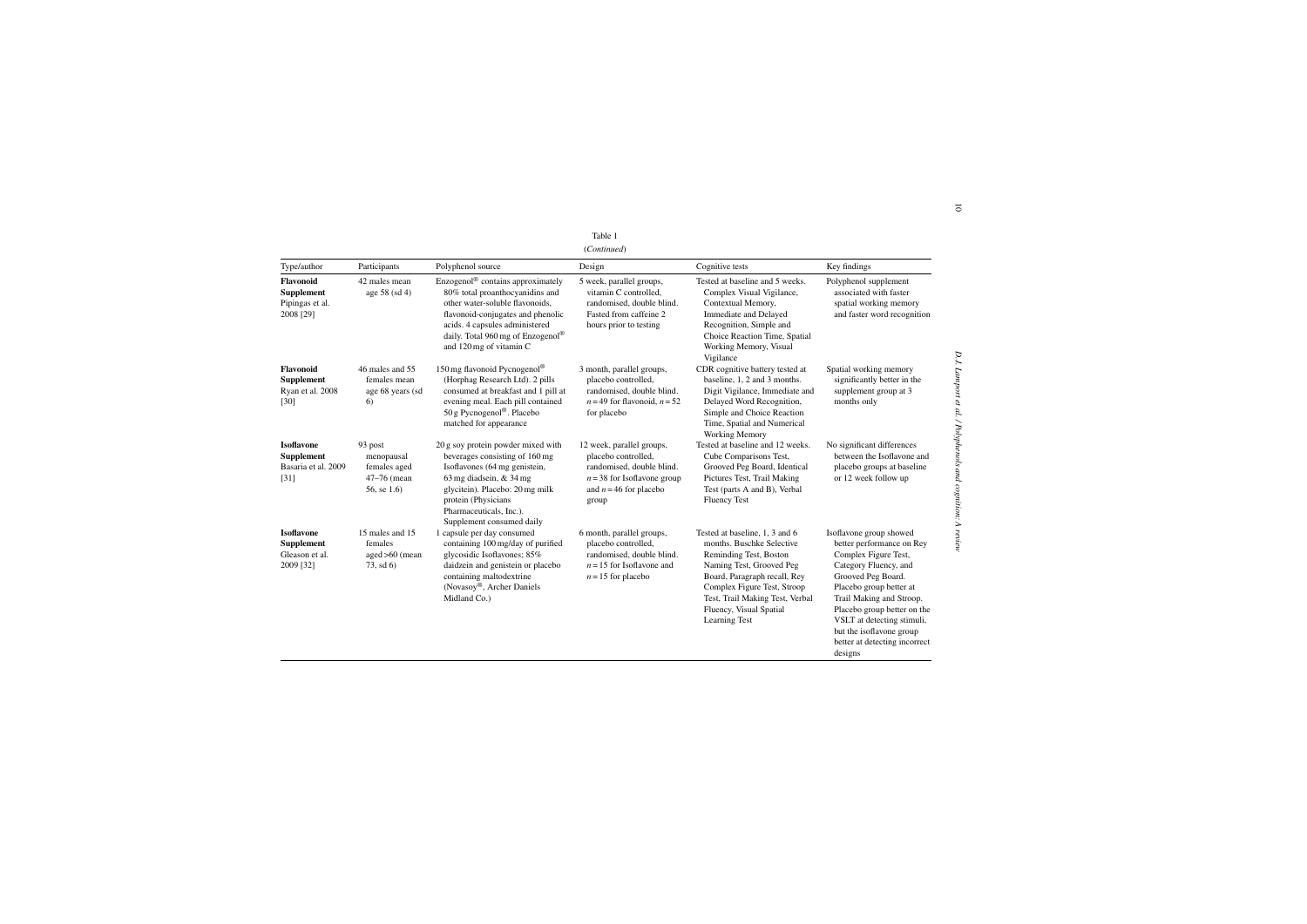| Table 1     |
|-------------|
| (Continued) |

| Type/author                                                                      | Participants                                                             | Polyphenol source                                                                                                                                                                                                                                                                                                                                                                       | Design                                                                                                                                                                      | Cognitive tests                                                                                                                                                                                                                                               | Key findings                                                                                                                                           |
|----------------------------------------------------------------------------------|--------------------------------------------------------------------------|-----------------------------------------------------------------------------------------------------------------------------------------------------------------------------------------------------------------------------------------------------------------------------------------------------------------------------------------------------------------------------------------|-----------------------------------------------------------------------------------------------------------------------------------------------------------------------------|---------------------------------------------------------------------------------------------------------------------------------------------------------------------------------------------------------------------------------------------------------------|--------------------------------------------------------------------------------------------------------------------------------------------------------|
| <b>Isoflavone</b><br><b>Supplement</b><br>Thorp et al. 2009<br>$[33]$            | 34 males aged<br>30-80 (mean<br>49, se 10)                               | Soy Isoflavones (Frutarom). Total<br>intake per day: 116 mg total<br>isoflavones of which 68 mg was<br>daidzein, 127 mg was genistein and<br>36 mg glycitein. 4500 mg Soy<br>Life <sup><math>\circledcirc</math></sup> capsules per day. 2 capsules<br>in the morning and 2 at night.<br>Placebo contained 30 mg raftilose<br>and fibre                                                 | 6 week, crossover, placebo<br>controlled, randomised,<br>double bind. Participants<br>fasted for 6 hours from<br>food and 2 hours from<br>caffeine prior to testing         | Tested at baseline and 6 weeks.<br>Backward Digit Span,<br>Letter-Number Sequencing,<br>Letter Fluency, Mental<br>Rotation Task, Novel-Spatial<br>Working Memory, Paired<br>Associates Learning, Rey<br>AVLT, Trail Making Test                               | Performance significantly<br>better on the Novel Spatial<br>Working Memory task<br>following isoflavones. No<br>significant effects for other<br>tests |
| <b>Isoflavone</b><br>Supplement $\&$<br>Soy milk<br>Fournier et al.<br>2007 [34] | 79 post<br>menopausal<br>females aged<br>$48-65$ (mean<br>56, se $(0.8)$ | Isoflavones supplement & soy milk. 3<br>conditions: cow's milk and placebo<br>(control), soy milk and placebo<br>(soy), cow's milk and supplement<br>(supplement). Supplement<br>contained 70 mg per day (30 mg<br>daidzein, 33 mg genistein, and<br>7 mg glycitein, Archer Daniels<br>Midland Co. (Novasoy®). 353 ml<br>of milk consumed in evening &<br>morning. Maltodextrin placebo | 16 week, parallel groups,<br>placebo controlled,<br>randomised, double blind.<br>$n = 27$ for control, $n = 25$<br>for soy milk, $n = 27$ for<br>supplement                 | Tested at baseline and 16 weeks.<br>Benton Visual Retention Test,<br>Colour Matching, Corsi Block<br>Tapping Test, Digit Ordering,<br>Forward Digit Span, Stroop<br>Test, Visual Pattern<br>Recognition                                                       | No effects of soy isoflavones<br>on any cognitive measures                                                                                             |
| <b>Isoflavone</b><br>Supplement<br>Ho et al. 2007 [35]                           | 168 females aged<br>55-76 (mean<br>$63$ , se $6)$                        | Soy Isoflavone capsule (Acatris<br>Holding B.V.). 80 mg Isoflavones<br>per day. Starch placebo                                                                                                                                                                                                                                                                                          | 6 month, parallel groups,<br>placebo controlled,<br>randomised, double blind.<br>$n = 80$ for Isoflavone, $n = 88$<br>for placebo                                           | Tested at baseline and 6 months.<br>Boston Naming Test, Digit<br>Span, Digit Vigilance, Finger<br>Tapping Test, Hong Kong List<br>Learning Test, Immediate<br>Verbal Recall (WMS-R)<br>Rey-Osterreith Complex<br>Figure, Trail Making Test,<br>Verbal Fluency | No effects of isoflavone<br>supplement on any<br>cognitive measures                                                                                    |
| <b>Isoflavone</b><br>Supplement<br>Vanata & Metzger<br>2007 [36]                 | 37 males and 13<br>females, mean<br>age 20 (sd 2.9)                      | 54 mg soy Isoflavones diluted in<br>400 ml water. Placebo 50 g whey<br>protein in 400 ml water (Cargill<br>Health and Food Technologies)                                                                                                                                                                                                                                                | Acute, parallel groups,<br>placebo controlled,<br>randomised, single blind.<br>$n = 25$ for Isoflavone, $n = 25$<br>for placebo. Participants<br>arrived fasted for 8 hours | Tested at baseline before drink<br>consumption and 1.75 hours<br>post drink consumption. Visual<br>Spatial Memory, Word List<br>Recall, Word Recognition                                                                                                      | No cognitive effects                                                                                                                                   |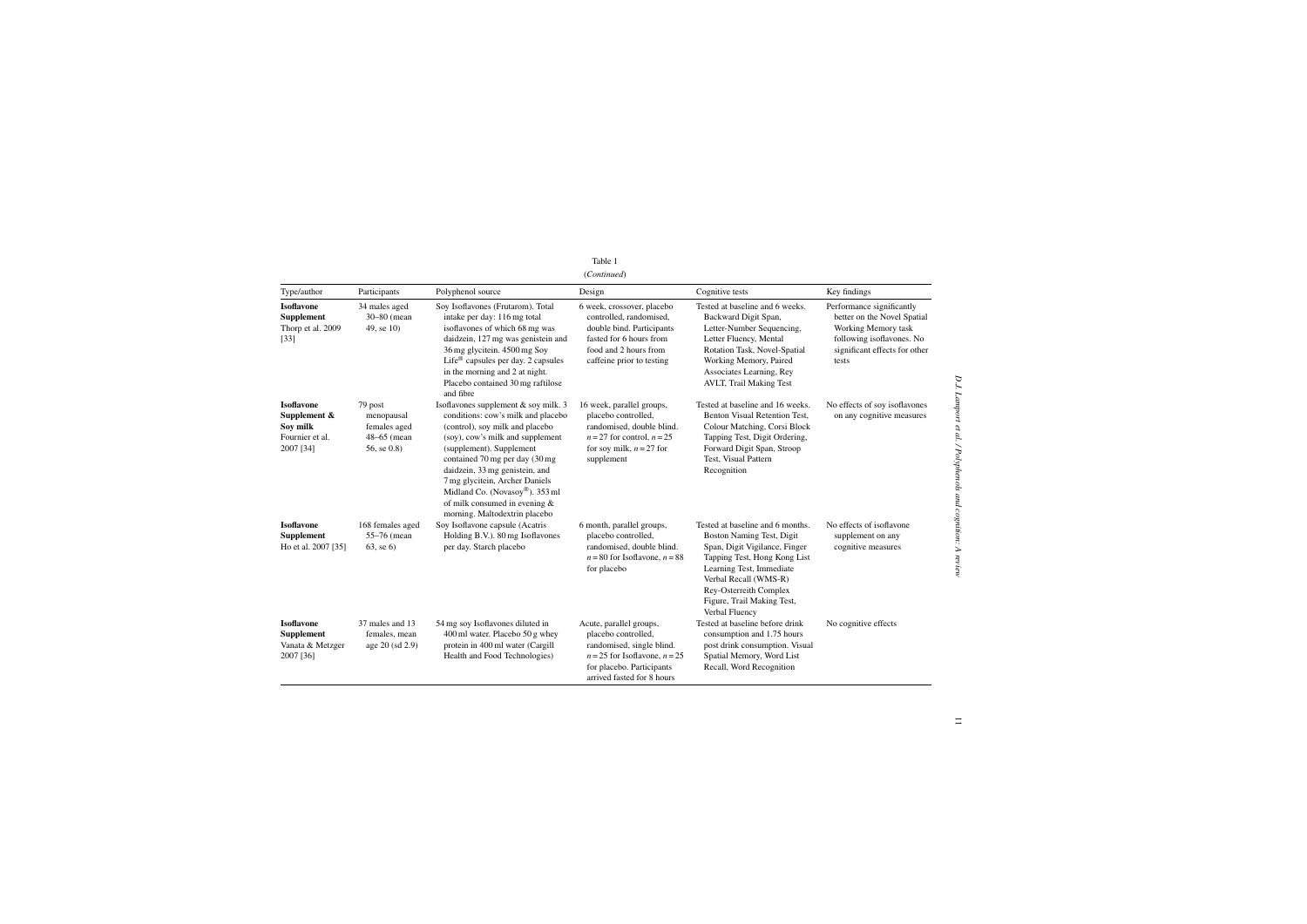| anı<br>۰. | $\sim$ |  |
|-----------|--------|--|
|           |        |  |

|                                                                                     |                                                                     |                                                                                                                                                                                                                                                                                                                       | Table 1<br>(Continued)                                                                                                             |                                                                                                                                                                                                                                                      |                                                                                                                                                                                                                 |
|-------------------------------------------------------------------------------------|---------------------------------------------------------------------|-----------------------------------------------------------------------------------------------------------------------------------------------------------------------------------------------------------------------------------------------------------------------------------------------------------------------|------------------------------------------------------------------------------------------------------------------------------------|------------------------------------------------------------------------------------------------------------------------------------------------------------------------------------------------------------------------------------------------------|-----------------------------------------------------------------------------------------------------------------------------------------------------------------------------------------------------------------|
| Type/author                                                                         | Participants                                                        | Polyphenol source                                                                                                                                                                                                                                                                                                     | Design                                                                                                                             | Cognitive tests                                                                                                                                                                                                                                      | Key findings                                                                                                                                                                                                    |
| <b>Isoflavone</b><br>Supplement<br>Casini et al. 2006<br>$[37]$                     | 78 females mean<br>age $50$ (sd 4)                                  | Soy isoflavones (aglycone) 60 mg per<br>daily supplement $(40\% - 45\%$ in<br>genistein, 40%-45% in diadzein,<br>and $10\% - 20\%$ in glycitein).<br>Placebo matched for appearance                                                                                                                                   | 6 month, crossover, placebo<br>controlled, randomised,<br>double blind                                                             | Tested at baseline and 6 months.<br>Digit Span, Digit Symbol Test,<br>Visual Scanning Test. Assessed<br>after each condition                                                                                                                         | Isoflavone associated with<br>significantly better<br>performance on the Digit<br>Symbol Test and<br>backwards digit span                                                                                       |
| <b>Isoflavone</b><br>Supplement<br>File et al. 2005<br>$[38]$                       | 50 post<br>menopausal<br>females aged<br>50–66 (mean<br>58, sd 0.8) | Soy Isoflavone supplement 60 mg per<br>day ( $n = 25$ ) or matching placebo<br>$(n=25)$ (Novasoy®)                                                                                                                                                                                                                    | 6 week, parallel groups,<br>placebo controlled,<br>randomised, double blind                                                        | Tested at baseline and 6 weeks.<br><b>CANATB</b> Delayed Matching to<br>Sample test, CANTAB IDED<br>test, Paragraph recall, PASAT,<br>Stockings of Cambridge,<br>Verbal fluency                                                                      | Isoflavone associated with<br>greater improvement in<br>short term non-verbal<br>memory (DMST) and tests<br>of executive functioning                                                                            |
| <b>Isoflavone</b><br><b>Supplement</b><br>Howes et al. 2004<br>$[39]$               | 28 females<br>$aged > 60$ (mean<br>$68$ , sd $6.6$ )                | Red clover Isoflavones, 55 mg per<br>day. 2 tablets per day each<br>containing approximately 25 mg of<br>formononetin, 2.5 mg of biochanin<br>and less than 1 mg of genistein and<br>daidzein (Rimostil®, Novogen).<br>Placebo matched for appearance<br>and taste                                                    | 6 month, crossover, placebo<br>controlled, randomised,<br>double blind                                                             | Tested at baseline and 6 months.<br>Arithmetic Test, Block Design<br>Test, Boston Naming Test,<br>Digit Recall Digit Symbol,<br>Paragraph Recall, Similarities<br>Test, Trail Making (parts A &<br>B), Verbal Fluency, Visual<br>Memory, Word Recall | No significant effects<br>following corrections for<br>multiple comparisons                                                                                                                                     |
| <b>Isoflavone</b><br><b>Supplement</b><br>Kreijkamp-<br>Kaspers et al.<br>2004 [40] | 175 females aged<br>$60 - 75$ (mean<br>67, sd5                      | 25.6 g of soy protein (52 mg<br>genistein, 41 mg daidzein, and<br>6 mg glycitein (aglycone weights)<br>in 36.5 g of powder (Solae, Solae<br>Co, St Louis, Mo) that could be<br>mixed with food or beverages.<br>25.6 g milk protein placebo<br>matched for appearance, taste and<br>nutrients. One supplement per day | 12 month, parallel groups,<br>placebo controlled,<br>randomised, double blind.<br>$n = 88$ for Isoflavone, $n = 87$<br>for placebo | Tested at baseline and 12 months.<br>Boston Naming Test, Digit<br>Span, Digit Symbol<br>Substitution, Doors Test, Rey<br>AVLT, Trail Making A and B,<br>Verbal and Category Fluency                                                                  | No significant effects of<br>isoflavone supplement                                                                                                                                                              |
| <b>Isoflavone</b><br><b>Supplement</b><br>Duffy et al. 2003<br>$[41]$               | 33 post<br>menopausal<br>females aged<br>50-65 (mean<br>58, sd 1.1) | Soy Isoflavone supplement: Solgen<br>40 (Solbar Plant Extracts). Each<br>capsule 30 mg total isoflavone<br>equivalents. 2 capsules per day<br>consumed. Lactose placebo<br>matched for appearance                                                                                                                     | 12 week, parallel group,<br>placebo controlled,<br>randomised, double blind.<br>$n = 18$ for Isoflavone, $n = 15$<br>for placebo   | Tested at baseline and 12 weeks.<br>Paragraph recall, Delayed<br>Matching to Sample test,<br>category fluency, two tests of<br>frontal lobe function from<br>CANTAB, Paced Auditory<br><b>Serial Addition Test</b>                                   | Isoflavone group showed<br>significantly greater<br>improvement in paragraph<br>recall and the delayed<br>matching to sample test, the<br>stockings of Cambridge<br>test, the IDED test and the<br><b>PASAT</b> |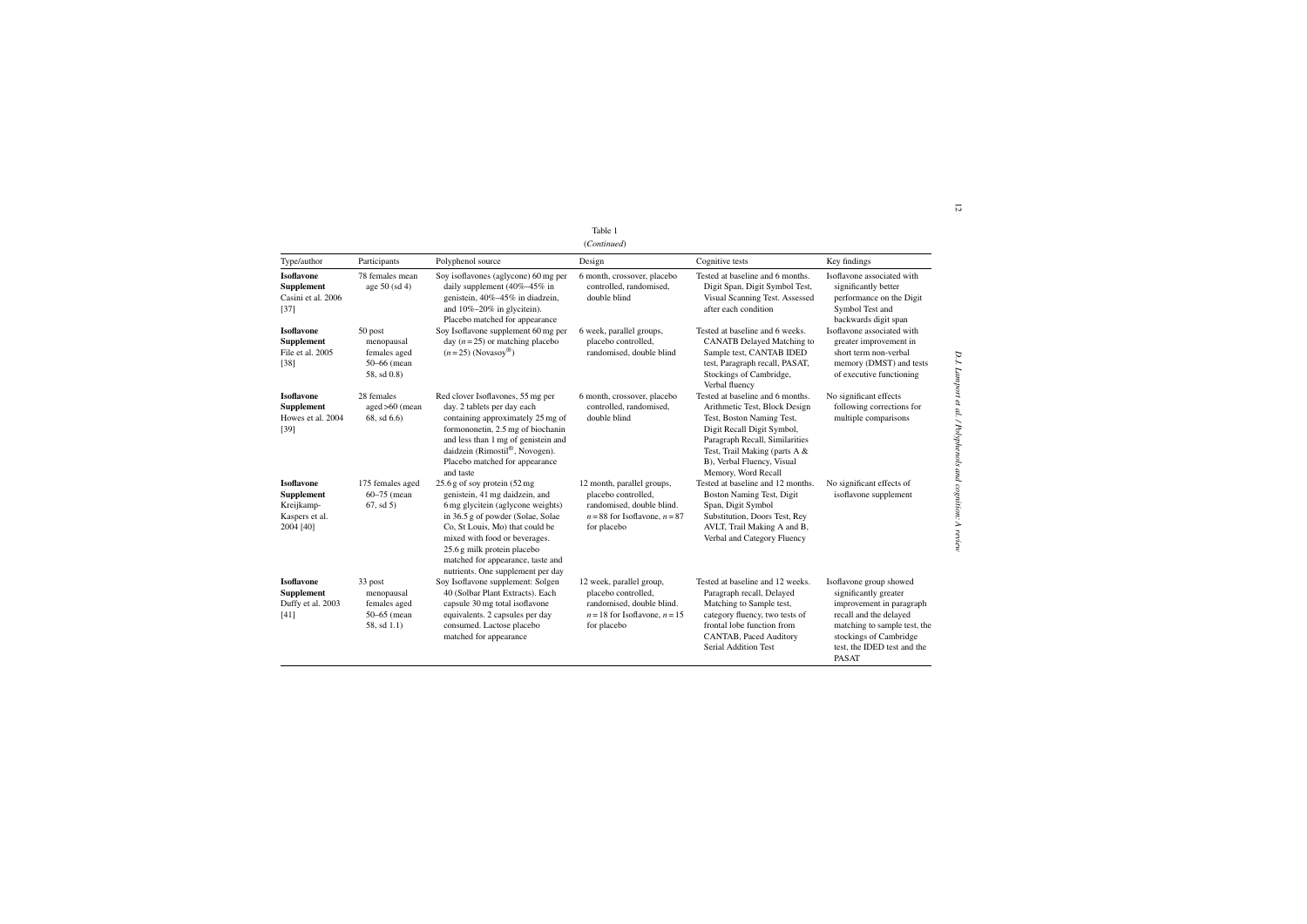|                                                                                 |                                                                 |                                                                                                                                                                                                                                       | (Continued)                                                                                                                         |                                                                                                                                                                                                                                                                                                                                                                                                                                                                                |                                                                                                                                                                                                                                                           |
|---------------------------------------------------------------------------------|-----------------------------------------------------------------|---------------------------------------------------------------------------------------------------------------------------------------------------------------------------------------------------------------------------------------|-------------------------------------------------------------------------------------------------------------------------------------|--------------------------------------------------------------------------------------------------------------------------------------------------------------------------------------------------------------------------------------------------------------------------------------------------------------------------------------------------------------------------------------------------------------------------------------------------------------------------------|-----------------------------------------------------------------------------------------------------------------------------------------------------------------------------------------------------------------------------------------------------------|
| Type/author                                                                     | Participants                                                    | Polyphenol source                                                                                                                                                                                                                     | Design                                                                                                                              | Cognitive tests                                                                                                                                                                                                                                                                                                                                                                                                                                                                | Key findings                                                                                                                                                                                                                                              |
| <b>Isoflavone</b><br><b>Supplement</b><br>Kritz-Silverstein<br>et al. 2003 [42] | 53 post<br>menopausal<br>females aged<br>54-75 (mean<br>60, sd5 | 110 mg daily soy Isoflavones. 55 mg<br>soy isoflavones per supplement. 2<br>supplements consumed daily<br>(Personal Products Company,<br>McNeil-PPC Inc.). Placebo<br>matched for appearance                                          | 6 month, parallel groups,<br>placebo controlled,<br>randomised, double blind.<br>$n = 27$ for Isoflavone, $n = 26$<br>for placebo   | Tested at baseline and 6 months.<br>Category Fluency, Immediate<br>and Delayed Paragraph Recall,<br>Trail Making Test (parts A& B)                                                                                                                                                                                                                                                                                                                                             | Greater improvement in the<br>isoflavone group for<br>category fluency. For<br>younger women only<br>50-59 years, isoflavone<br>was associated with greater<br>improvement for Trails B                                                                   |
| <b>Isoflavone</b><br>containing foods<br>File et al. 2001<br>[43]               | 15 males and 12<br>females, mean<br>age 25 (se 2.6)             | Soy isoflavones. Diet intervention<br>using rotating menu eaten at lab.<br>100 mg/day (high soy) or<br>0.5 mg/day (low soy control)<br>matched for macronutrients and<br>energy                                                       | 10 week, parallel groups,<br>randomised. Sample size<br>for each group not reported                                                 | Tested at baseline and 10 weeks.<br>Category fluency, Digit<br>Cancellation, Digit Symbol<br>Substitution, Paragraph Recall,<br>PASAT, Spatial memory from<br>CANTAB, tests of frontal lobe<br>function from CANTAB                                                                                                                                                                                                                                                            | Isoflavone diet associated<br>with greater improvement<br>in paragraph recall, spatial<br>memory, and two tests of<br>executive function (IDED<br>test and the Stockings of<br>Cambridge test)                                                            |
| Epidemiological<br>survey<br>Kesse-Guyot et al.<br>2012 [44]                    | 1413 males and<br>1161 females<br>mean age 66 (se<br>4.6)       | Dietary intake over 1 year assessed<br>with a 24 hour food diary<br>completed every 2 months.<br>Polyphenol consumption estimated<br>with Phenol-explorer database                                                                    | Longitudinal study. Cognitive<br>performance at 13 year<br>follow up compared<br>between quartiles of<br>baseline polyphenol intake | Forward and backward Digit<br>Span, Trail Making Test, Word<br>recall (RI-48), Verbal Fluency.<br>These tests were grouped into 2<br>categories using factor analysis                                                                                                                                                                                                                                                                                                          | Higher polyphenol intake<br>associated with better<br>language and memory<br>performance but worse<br>executive function                                                                                                                                  |
| Epidemiological<br>survey<br>Butchart et al.<br>2011 [45]                       | 425 males and 457<br>females<br>$aged > 60$ (mean<br>70)        | Flavonoid intake over the past 3<br>months measured using the<br>Scottish Collaborative Group Food<br>Frequency Questionnaire. Intake of<br>the flavonoid subclasses was<br>estimated using a UK flavonoids<br>database (unspecified) | Cross-sectional flavonoid<br>intake survey                                                                                          | Cognitive performance assessed<br>at a clinic visit. These tests<br>were analysed together as<br>'Memory': Forward and<br>Backward Spatial Span,<br>Letter-Number Sequencing,<br>Paragraph Recall, Verbal<br>Paired Associates. These tests<br>were analysed together as<br>'Fluid Intelligence': Backward<br>Digit Span, Block Design,<br>Digit Symbol Coding,<br>Letter-Number Sequencing,<br>Matrix Reasoning, Symbol<br>Search. Verbal fluency also<br>assessed separately | A regression model showed<br>no associations between<br>flavonoid intake and<br>memory, fluid intelligence<br>or verbal fluency after<br>adjusting for gender,<br>childhood IQ, smoking,<br>socio-economic status,<br>education and the apoE 14<br>allele |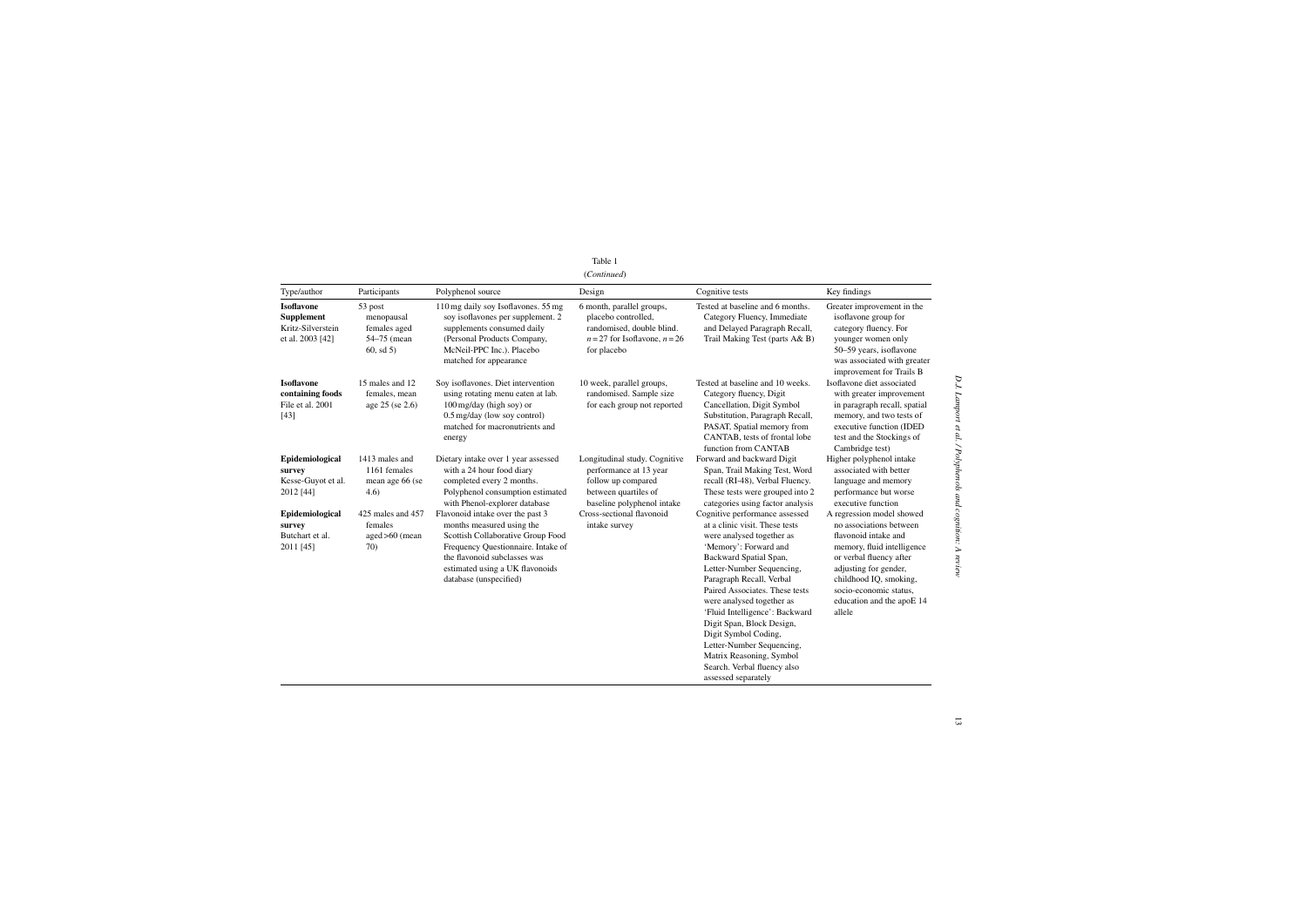| 11 t<br>аг |  |
|------------|--|
|------------|--|

| (Continued) |  |
|-------------|--|
|             |  |

|                                                            |                                                                         |                                                                                                                                                                  | Table 1                                                                                                                              |                                                                                                                                       |                                                                                                                                                                                                                                                                                                                                                                                         |
|------------------------------------------------------------|-------------------------------------------------------------------------|------------------------------------------------------------------------------------------------------------------------------------------------------------------|--------------------------------------------------------------------------------------------------------------------------------------|---------------------------------------------------------------------------------------------------------------------------------------|-----------------------------------------------------------------------------------------------------------------------------------------------------------------------------------------------------------------------------------------------------------------------------------------------------------------------------------------------------------------------------------------|
| (Continued)                                                |                                                                         |                                                                                                                                                                  |                                                                                                                                      |                                                                                                                                       |                                                                                                                                                                                                                                                                                                                                                                                         |
| Type/author                                                | Participants                                                            | Polyphenol source                                                                                                                                                | Design                                                                                                                               | Cognitive tests                                                                                                                       | Key findings                                                                                                                                                                                                                                                                                                                                                                            |
| Epidemiological<br>survey<br>Nurk et al. 2009<br>$[46]$    | $2031$ from<br>Norwegian<br>health study<br>(HUSK) all<br>aged 72 years | Self report food frequency<br>questionnaire completed<br>retrospectively for the previous<br>year. Consumption of chocolate,<br>wine and tea calculated in grams | Cross-sectional food intake<br>survey (for previous year)<br>regressed against cognitive<br>performance at a one off<br>test session | Block Design, Controlled Oral<br>Word Association Test, Digit<br>Symbol Test, Kendrik Object<br>Learning Test, Trail Making<br>Test A | When adjusted for various<br>covariates increased wine<br>consumption was<br>associated with better<br>performance on 4 tests<br>KOLT, TMT-A, DST, and<br>word association),<br>increased tea intake<br>associated with better<br>performance on 3 tests<br>(TMT-A, DST, and word<br>association), and increased<br>chocolate associated with<br>better word association<br>performance |
| Epidemiological<br>survey<br>Letenneur et al.<br>2007 [47] | 692 males 948<br>females (mean)<br>age $77$ , sd $6$ )                  | Flavonoid. Five major flavonoids<br>were described: quercetin,<br>kaempferol, myricetin, luteolin,<br>and apigenin                                               | Longitudinal study. Flavonoid<br>intake estimated from a<br>food frequency<br>questionnaire at 3 years                               | Tested at $3, 5, 8$ , and $13$ years.<br>Benton Visual Retention Test,<br>Isaacs Set Test, Mini Mental<br><b>State Examination</b>    | Higher flavonoid intake<br>associated with less decline<br>in performance over 10<br>years (all cog tests in one<br>regression model)                                                                                                                                                                                                                                                   |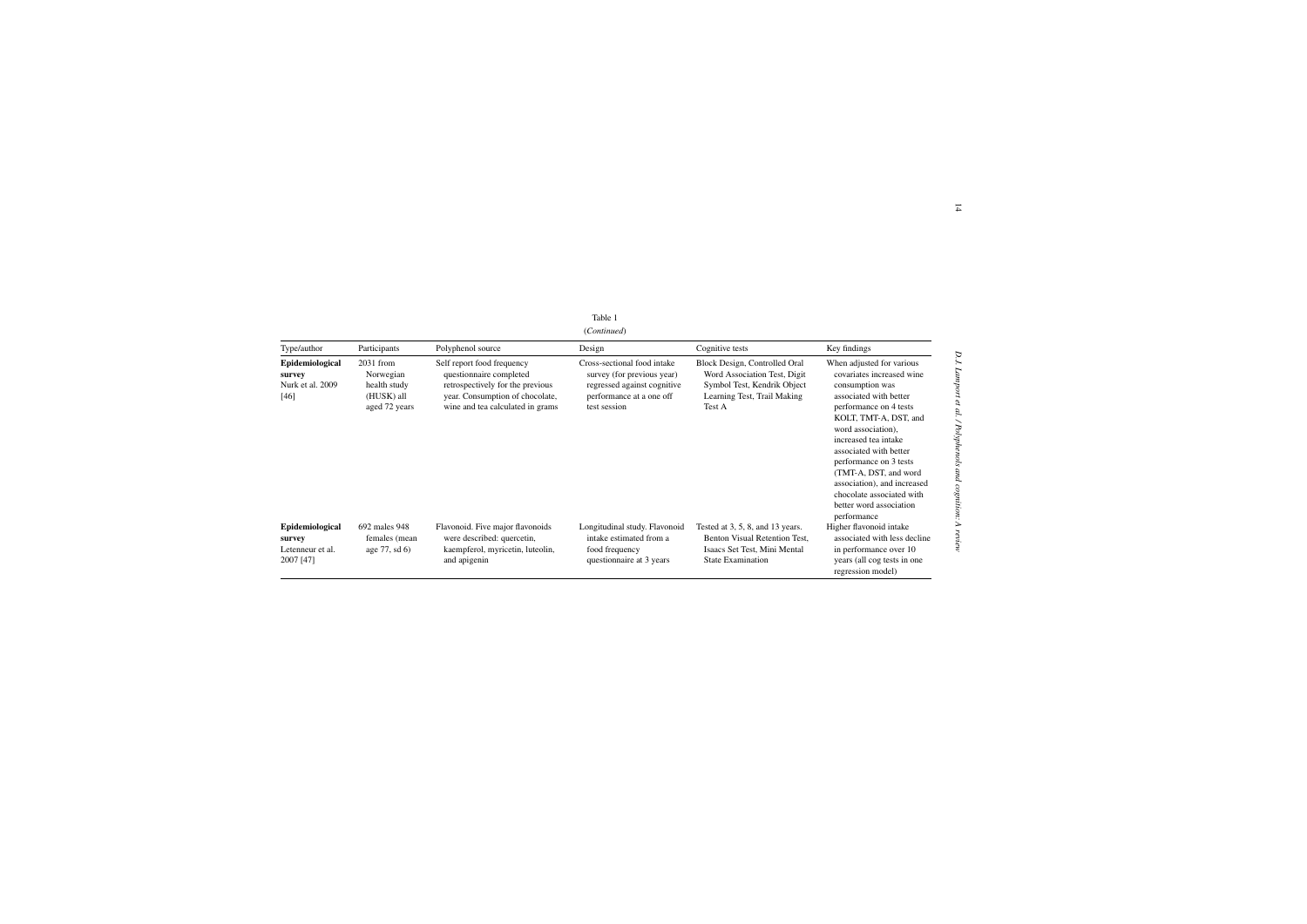ory and attention 120 minutes after consumption of dark chocolate containing 773 mg flavanols relative to a white chocolate control. Interestingly, in the latter study there was an interaction between treatment order and condition, such that improvement in spatial memory was only observed when the flavanol condition followed the control condition rather than vice versa. Given that there was no main effect of treatment order, it can be speculated that consumption of flavanol at week one enhanced performance to a level that was maintained at week two when no flavanol was consumed, suggesting that the effects of acute flavanol consumption are maintained for at least seven days. This is indicative of an inadequate washout duration, resulting in carry-over effects. Crews et al. [26] do not provide any information regarding the conditions under which cognitive testing took place, i.e. time of day and whether participants were fasted prior to chocolate (or placebo) consumption. Therefore, any subtle cognitive effects of flavanol consumption could have been masked by other nutritional intake or time of day effects. Both studies which reported significant effects of cocoa flavanol on cognition standardised the time of day of testing and any nutritional consumption prior to consumption of the cocoa polyphenols by either asking participants to consume the same self reported breakfast before each arm [25] or to consume a "light breakfast" excluding foods high in polyphenols prior to arrival [24].

The primary outcome in the 5 day study [27] was fMRI rather than cognition, and only one test of attention was used to assess cognition. Furthermore, participants were not asked to refrain from consuming polyphenol containing foods prior to or during the study, and there was no assessment of habitual polyphenol consumption. However, in a parallel study with four participants, Francis et al. [27] reported greater mean cerebral blood flow following consumption of  $516 \text{ mg}$  compared to 39 mg of flavanol. Interestingly, the difference in cerebral blood flow between the low (39 mg) and high (516 mg) flavanol conditions peaked two hours post ingestion, with this difference steadily decreasing thereafter up to six hours post consumption when no difference was observed. In the 5 day intervention assessing cognitive function, the fMRI scan and 18 minute attention switching task commenced 90 minutes after consumption of the low (13 mg) and high (172 mg) flavanol drinks, therefore, the timing of the attention task did not coincide with the peak increase in cerebral blood flow observed

at two hours post consumption in the parallel study. Moreover, the flavanol dose in the 5 day intervention (172 mg) was considerably smaller than the flavanol dose associated with increased cerebral blood flow in the parallel study. Therefore, the flavanol dose may not have been of sufficient magnitude to benefit performance on the attention switching task.

There is no evidence of a dose-response relationship; Field et al. [24] and Scholey et al. [25] reported improved performance following acute flavanol doses between 520 mg and 994 mg, however, a relatively large 6 week daily dose of 754 mg [26] or a small 172 mg dose [27] were not associated with improvements in cognitive performance. Moreover, Scholey et al. [25] reported that mean scores on a serial threes working memory task were higher following a 520 mg dose compared to a 994 mg dose (although not significantly). Overall, the evidence suggests that flavonoid-rich cocoa can have an acute effect on working memory and attention, possibly via increased cerebral blood flow. However, there is currently no evidence to suggest that long term cocoa interventions are associated with cognitive benefits.

#### *3.3. Isoflavone studies*

Table 1 shows that the majority of polyphenol studies have been conducted with isoflavones (thirteen studies). Within these studies eleven were conducted with soy protein or soy isoflavone supplements, one included both soy isoflavone supplement and soy milk as treatments [34], one included soy based foods [43] and one included red clover isoflavones in a supplement [39]. Typically these studies use randomised, double-blind procedures. Interventions ranged between 6 weeks and 12 months, and there was one acute study which showed that isoflavone consumption 1.75 hours prior to testing had no effect on cognitive functioning [36]. Age and gender of participants may be of particular importance in isoflavone studies [49, 50].

Overall, the data from the isoflavone studies is inconclusive – where significant effects are reported (six studies) these are in the cognitive domains of memory or executive function. For example, five studies showed significant improvements for spatial memory [32, 33, 38, 41, 43], and five studies showed significant improvements for tests of executive function [32, 38, 41–43]. There was no consistent association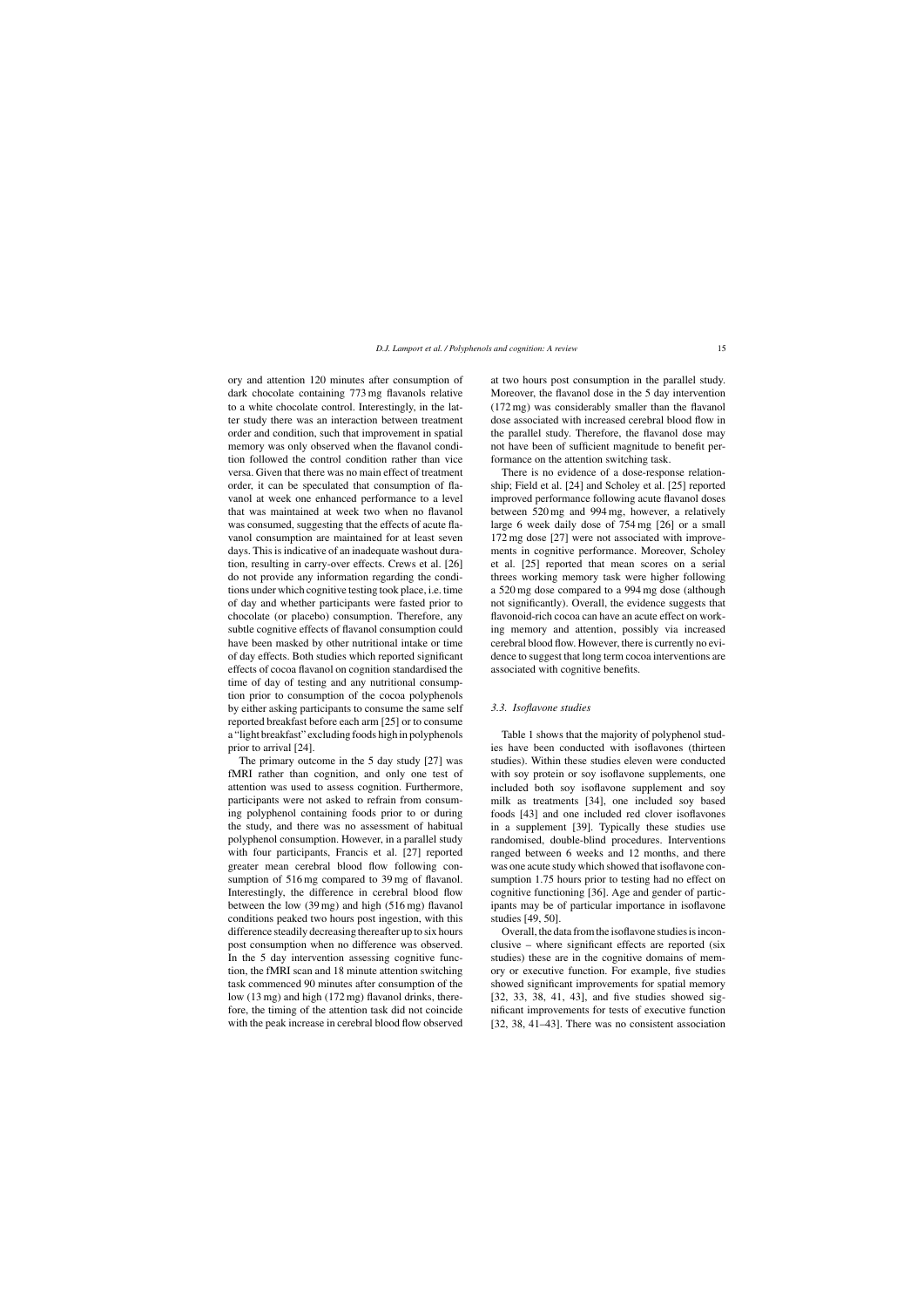between duration of trial, or size of isoflavone dose and cognitive benefits. These equivocal findings could be explained by inconsistency in the cognitive testing procedure. A major limitation of the isoflavones studies is that only one study provided details of the time of cognitive testing [33], and the conditions under which testing took place, e.g. if participants were fasted or the nature and time of the last meal [36]. In addition, several studies did not control for habitual isoflavone consumption prior to the trial or during the trial [31, 37, 40, 42, 43]. Whilst there was some evidence that isoflavone consumption may benefit memory and executive function, it is clear that a greater degree of clarity is required regarding the cognitive test procedures.

#### *3.4. Polyphenol capsule supplement studies*

Two long term intervention studies show benefits for either spatial or working memory following consumption of supplements containing approximately 768 mg of proanthocyanidins, other water-soluble flavonoids, flavonoid-conjugates and phenolic acids [29] and supplements containing 150 mg of the flavonoid antioxidant Pycnogenol® [30]. This supports the findings from the isoflavone studies that memory can be sensitive to polyphenol consumption. However, Pipingas et al. [29] did not consider habitual polyphenol consumption before or during the trial, whereas Ryan et al. [30] controlled for this via stratified sampling using data from a general food frequency questionnaire (FFQ) of 126 items to ensure that habitual intake of antioxidants and vitamins was matched at baseline between the polyphenol and control groups. No details were provided regarding time of day of cognitive testing or whether participants were fasted prior to cognitive testing, for either of these long term intervention studies, however, Pipingas et al. [29] ensured caffeine or alcohol was not consumed 2 hours and 24 hours (respectively) prior to testing. An acute study showed no effects on tests of attention and working memory 45–80 minutes after consumption of a 250 mg or 500 mg resveratrol dose at breakfast [28]. It is possible that cognitive function is more sensitive to consumption of flavonoids than non-flavonoids such as resveratrol, however, long term interventions with the latter are required to examine this. Evidence from rodent research suggests resveratrol can protect against cognitive decline associated with ageing and neurodegenerative diseases [51]. Acute and chronic

studies of resveratrol are required to examine whether these effects are observed in humans. To date, cognitive effects of resveratrol supplementation have only been examined in young healthy adults [28]. Despite no cognitive effects of resveratrol, Kennedy et al. [28] observed dose dependent increases in blood flow in the prefrontal cortex during the cognitive tasks. This suggests that increases in cerebral blood flow are not always associated with cognitive benefits, a finding also reported by Francis et al. [27] following daily consumption of 172 mg cocoa flavanols for 5 days (see above).

#### *3.5. Epidemiological studies*

Evidence for the effects of polyphenol consumption on cognition from four epidemiological studies is encouraging. Using general FFQs both Nurk et al. [46] and Letenneur et al. [47] demonstrated that increased dietary polyphenol consumption is associated with better cognitive outcomes over periods of 1 year and 10 years respectively. Nurk et al. [46] reported significant associations between chocolate, wine and tea consumption with memory and executive function after controlling for sex, education, vitamin supplement use, smoking status, history of CVD, diabetes, and total energy intake. Similarly, Letenneur et al. [47] reported associations between total polyphenol consumption and a measure of global cognitive function combining three tests (see Table 1) after controlling for age, sex, education, tobacco use, and body mass index. Letenneur et al. [47] also employed measurements from several other cognitive tests, but did not perform analyses due to missing data. There was no indication that polyphenol consumption was associated with performance on any of the tests individually, apart from the Mini Mental State Examination (MMSE). However, the MMSE is better considered as a test of dementia rather than a sensitive test of nutrient induced changes in cognitive function. Whilst both of these studies assessed education there was no measure of IQ taken.

IQ was included as a covariate in a regression model by Butchart et al. [45] who failed to find any associations between flavonoid intake over the previous three months as assessed by a general FFQ and cognition in adults over 70 years. However, data from the eleven cognitive tests was combined into two groups (memory and fluid intelligence) which could have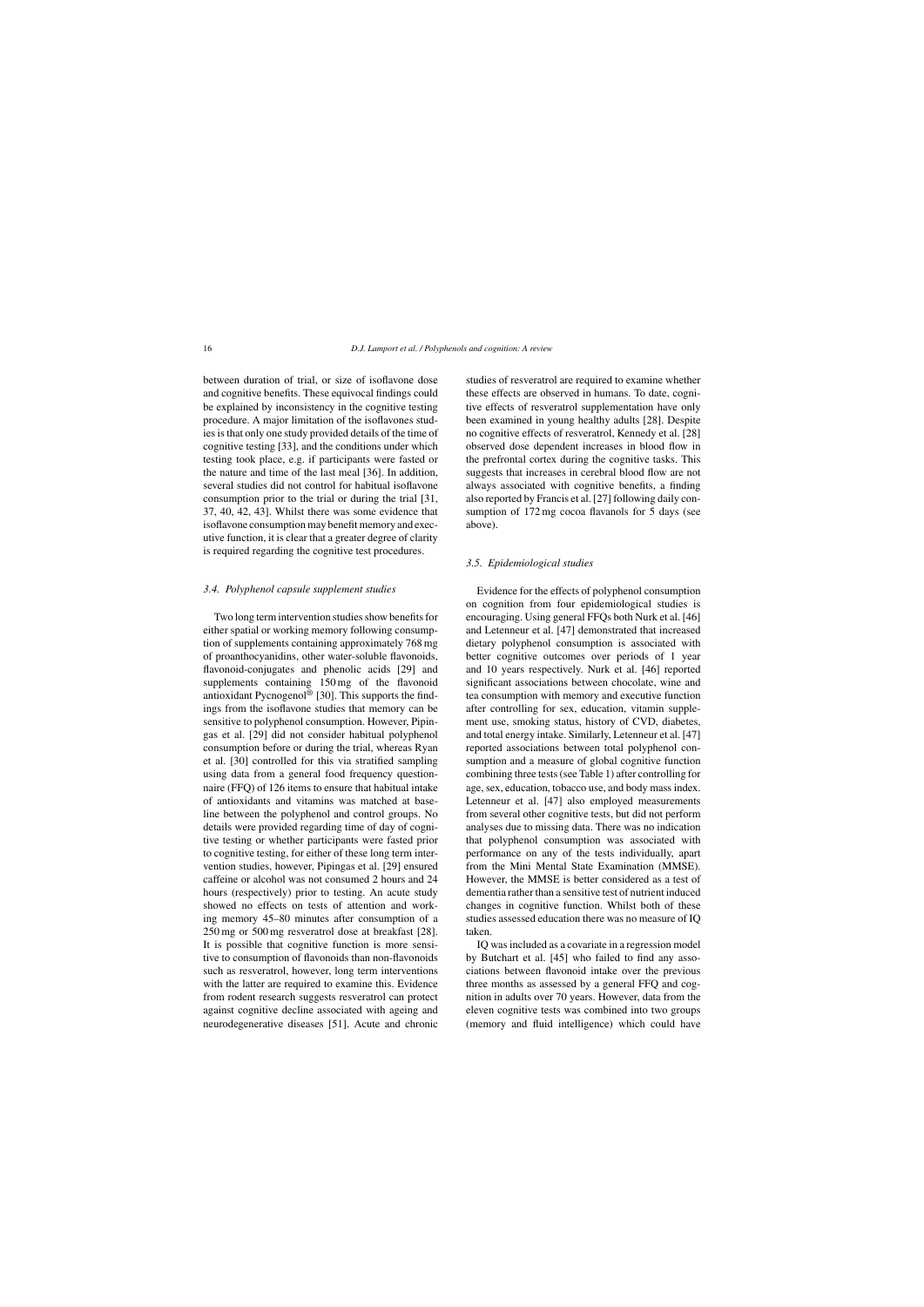masked any associations between flavonoid intake and performance on individual cognitive tests. Furthermore, the FFQ (Scottish Collaborative Group FFQ) required participants to retrospectively report their dietary consumption of 168 foods and drinks for a period of three months. In contrast to FFQs, Kesse-Guyot et al. [44] reported associations between polyphenolintakeatbaselineassessedusingsix24hour food diaries completed every 2 months and cognitive performance at a 13 year follow-up. This is the only epidemiological study to show associations between specific subclasses of flavonoids and non-flavonoids and cognition. After inclusion of several covariates (including age, gender, education, depression, cardiovascular disease, hypertension, BMI, energy intake, diabetes, smoking, and alcohol intake but not IQ) better language and memory scores were associated with higher consumption of total polyphenols, total flavonoids, catechins, theaflavins, flavonols, and hydroxybenzoic acids. However, increased consumption of some polyphenols (dihydrochalcones, catechines, proanthocyanidins, and flavanols) was unexpectedly associated with worse executive function scores.

It can be speculated the effects of polyphenols on cognition are most likely to be observed after long periods of sustained habitual intake such as one to thirteen years, as demonstrated by Nurk et al. [46], Letenneur et al. [47] and Kesse-Guyot et al. [44]. Comparisons between epidemiological studies are hampered by variation in the types of FFQs employed, and inconsistencies in the methods by which polyphenol intake is calculated. Butchart et al. [45] estimated flavonoid intake using an unspecified UK flavonoids database of 396 foods, whereas, Letenneur et al. [47] employed published flavonoid composition tables [52]. In further contrast to this, Nurk et al. [46] estimated weight and energy intake of only three food groups (wine, tea, and chocolate) using portion size estimates from a FFQ, whereas Kesse-Guyot [44] used the Phenol-Explorer database to estimate intake of 502 flavonoids and nonflavonoids from 24 hour food diaries. A standardised method for estimating dietary polyphenol intake would be of value. Finally, a notable shortcoming of all four epidemiological studies is the absence of detail regarding cognitive test procedures. Caution is needed when generalising findings from these epidemiological survey studies due to sample bias. The samples may reflect participants who are particularly health conscious and compliant in completing FFQs, food diaries and other experimental procedures.

#### **4. Discussion**

Overall, 16 studies report significant associations between polyphenol consumption and cognition and 12 studies report no association. Therefore, there is evidence that consuming additional dietary polyphenols can lead to cognitive benefits. However, these findings should be interpreted with caution. Inspection of the number of cognitive tests examined suggests that any observed cognitive benefits associated with polyphenol consumption are likely to be small. Table 2 shows that 165 cognitive outcomes were analysed, of which 44 showed significant effects (27%). Furthermore, 80 different types of cognitive test were applied across 28 studies. This demonstrates a lack of consistency regarding cognitive test selection, which hampers comparisons between studies. Future research should provide a strong rationale for test selection and assess only the cognitive domains for which effects are hypothesised.

There is evidence that the polyphenol source may differentially impact upon cognition. Immediate spatial memory is most likely to benefit from polyphenol consumption in the form of berry fruit juice, cocoa, and other non-isoflavones, with 50% of tests (4/8) showing significant effects (see Table 2). Given this finding it is surprising that delayed spatial memory has been assessed on only one occasion in the juice and cocoa studies. Immediate verbal memory may be particularly sensitive to polyphenol berry fruit juice consumption, with 2/4 tests showing significant effects, however, few other cognitive domains were assessed. Spatial memory is also the domain most likely to benefit from isoflavone consumption. Three of four tests of delayed spatial memory showed significant effects, whilst this figure was 27% (4/15) for immediate spatial memory. There is also some consistent evidence that executive function (28%, 7/25) and psychomotor speed (29%, 4/14) can benefit from isoflavone consumption. Overall, the evidence implies that declarative memory is most sensitive to polyphenol consumption. This is consistent with numerous rodent studies showing polyphenol supplementation can reverse age related deficits in spatial memory [54–60].

There is little evidence for dose response effects or an association between dose, duration of intervention and cognitive performance (see Table 3). This could be due to the wide range of specific polyphenols present in the sources examined, the large variation in other methodological features between studies such as the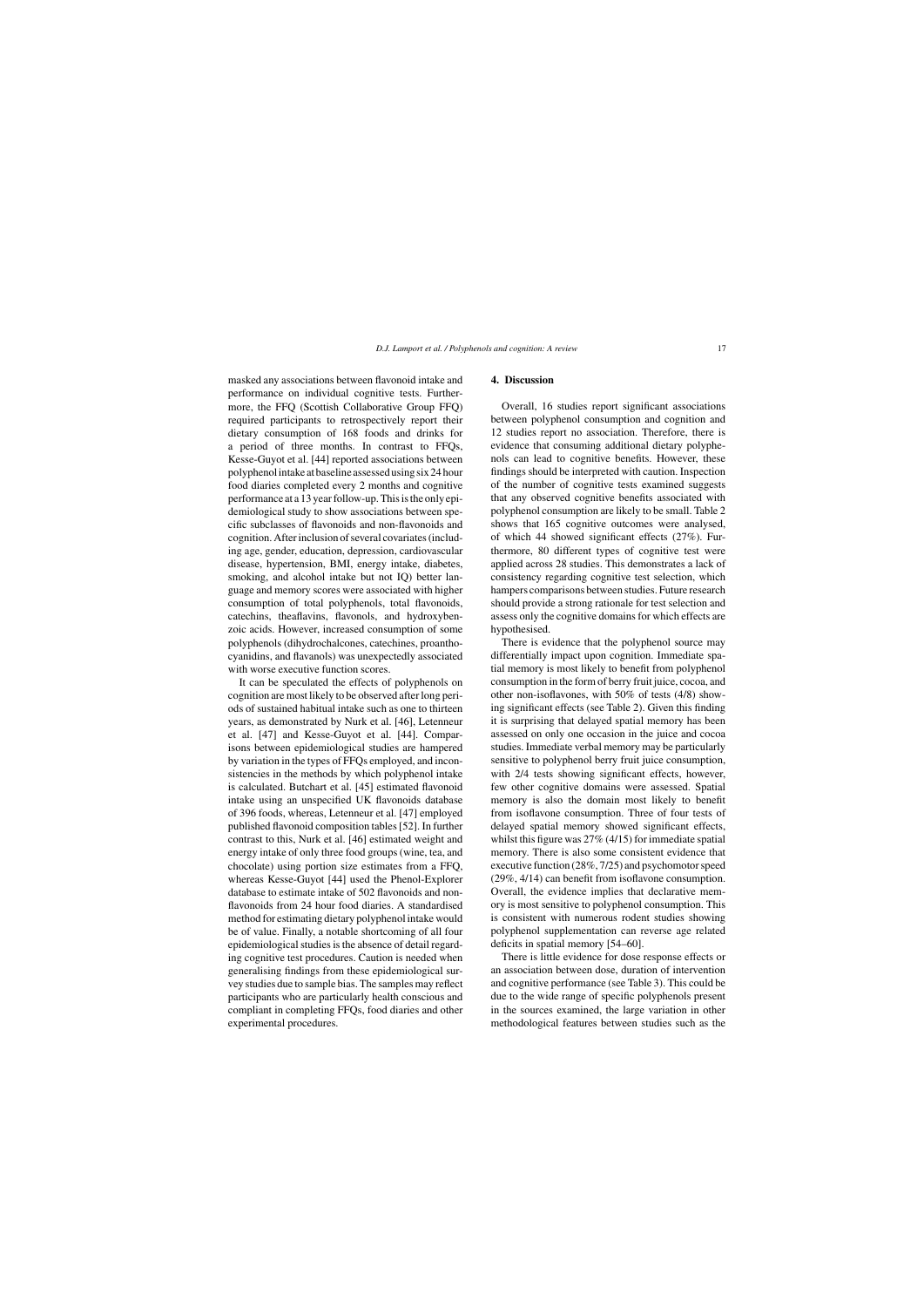Summary of cognitive tests performed in polyphenol intervention trials and epidemiological studies, reported as significant findings (*p* < 0.05/ applications of cognitive test) (tests are categorised according to [53])

| Cognitive<br>domain | Cognitive test                | Isoflavone<br>intervention | Berry juice/Cocoa/<br>Resveratrol/Pine | Epidemiological<br>studies |
|---------------------|-------------------------------|----------------------------|----------------------------------------|----------------------------|
|                     |                               | studies                    | Bark intervention studies              |                            |
| Verbal              | Common objects recall test    | 1/1                        |                                        |                            |
| memory              | <b>CVLT</b>                   | $\qquad \qquad -$          | 1/2                                    |                            |
| immediate           | Hong Kong list learning test  | 0/1                        | $\qquad \qquad -$                      |                            |
|                     | <b>RAVLT</b>                  | 0/2                        | $\overline{\phantom{0}}$               |                            |
|                     | RI-48 (word recall)           | $\overline{\phantom{0}}$   | $\overline{\phantom{0}}$               | 1/1                        |
|                     | Selective reminding           | 0/1                        | 0/2                                    |                            |
|                     | <b>VPAL</b>                   | 0/1                        | 1/1                                    |                            |
|                     | WMS memory 1 test             | 0/1                        | $\overline{\phantom{0}}$               | $\overline{\phantom{0}}$   |
|                     | WMS paragraph recall          | 2/6                        |                                        | 0/1                        |
|                     | WMS verbal paired associates  | $\overline{\phantom{0}}$   |                                        | 0/1                        |
|                     | Word list recall              | 0/1                        | $\overline{\phantom{0}}$               | $\overline{a}$             |
|                     | Word presentation (CDR)       | $\qquad \qquad -$          | 0/1                                    |                            |
|                     | Word recognition (CDR)        | 0/1                        | 0/1                                    |                            |
|                     |                               | 3/15                       | 2/7                                    | 1/3                        |
| Verbal              | <b>CVLT</b>                   |                            | 0/1                                    |                            |
| memory              | Hong Kong list learning test  | 0/1                        | $\overline{\phantom{0}}$               |                            |
| delayed             | <b>RAVLT</b>                  | 0/2                        | $\overline{\phantom{0}}$               |                            |
|                     | Selective reminding           | 0/1                        | 0/2                                    |                            |
|                     | WMS memory 2 test             | 0/1                        | $\overline{\phantom{0}}$               |                            |
|                     | WMS paragraph recall          | 0/4                        | $\qquad \qquad -$                      |                            |
|                     | Word recognition (CDR)        |                            | 0/1                                    |                            |
|                     |                               | 0/9                        | 0/4                                    |                            |
| Spatial             | Benton visual retention test  | 0/1                        | -                                      | 0/1                        |
| memory              | Colour matching               | 0/1                        | $\overline{a}$                         |                            |
| immediate           | Contextual memory task        | $\overline{\phantom{0}}$   | 0/1                                    |                            |
|                     | Corsi block tapping test      | 0/1                        | $\overline{\phantom{0}}$               |                            |
|                     | <b>CANTAB DMST</b>            | 1/3                        |                                        |                            |
|                     | Doors test                    | 0/1                        |                                        |                            |
|                     | Faces (WMS-III)               | $\overline{\phantom{0}}$   | 0/2                                    |                            |
|                     | Identical pictures test       | 0/1                        | $\overline{\phantom{0}}$               |                            |
|                     | Kendrick object learning test | $\overline{\phantom{0}}$   |                                        | 1/1                        |
|                     | Novel spatial working memory  | 1/1                        |                                        |                            |
|                     | Rey complex figure test       | 1/2                        | $\overline{\phantom{0}}$               |                            |
|                     | <b>SPAL</b>                   |                            | 0/1                                    |                            |
|                     | Spatial pattern recognition   |                            | 1/1                                    |                            |
|                     | Spatial working memory        |                            | 1/1                                    |                            |
|                     | Spatial working memory (CDR)  |                            | 1/1                                    |                            |
|                     | Visual pattern recognition    | 0/1                        | $\overline{\phantom{0}}$               |                            |
|                     | Visual spatial learning test  | 1/1                        | $\overline{a}$                         |                            |
|                     |                               | 0/1                        | 1/1                                    |                            |
|                     | Visual spatial memory         | $0/1\,$                    |                                        |                            |
|                     | WMS visual 1 test             | 4/15                       | 4/8                                    | $\qquad \qquad -$<br>1/2   |
|                     | Long term episodic memory     | 2/2                        |                                        |                            |
| Spatial             |                               |                            |                                        |                            |
| memory              | Rey complex figure test       | 1/1                        |                                        |                            |
| delayed             | Spatial pattern recognition   | $\overline{\phantom{0}}$   | 0/1                                    |                            |
|                     | WMS visual 2 test             | 0/1                        |                                        |                            |
|                     |                               | 3/4                        | 0/1                                    |                            |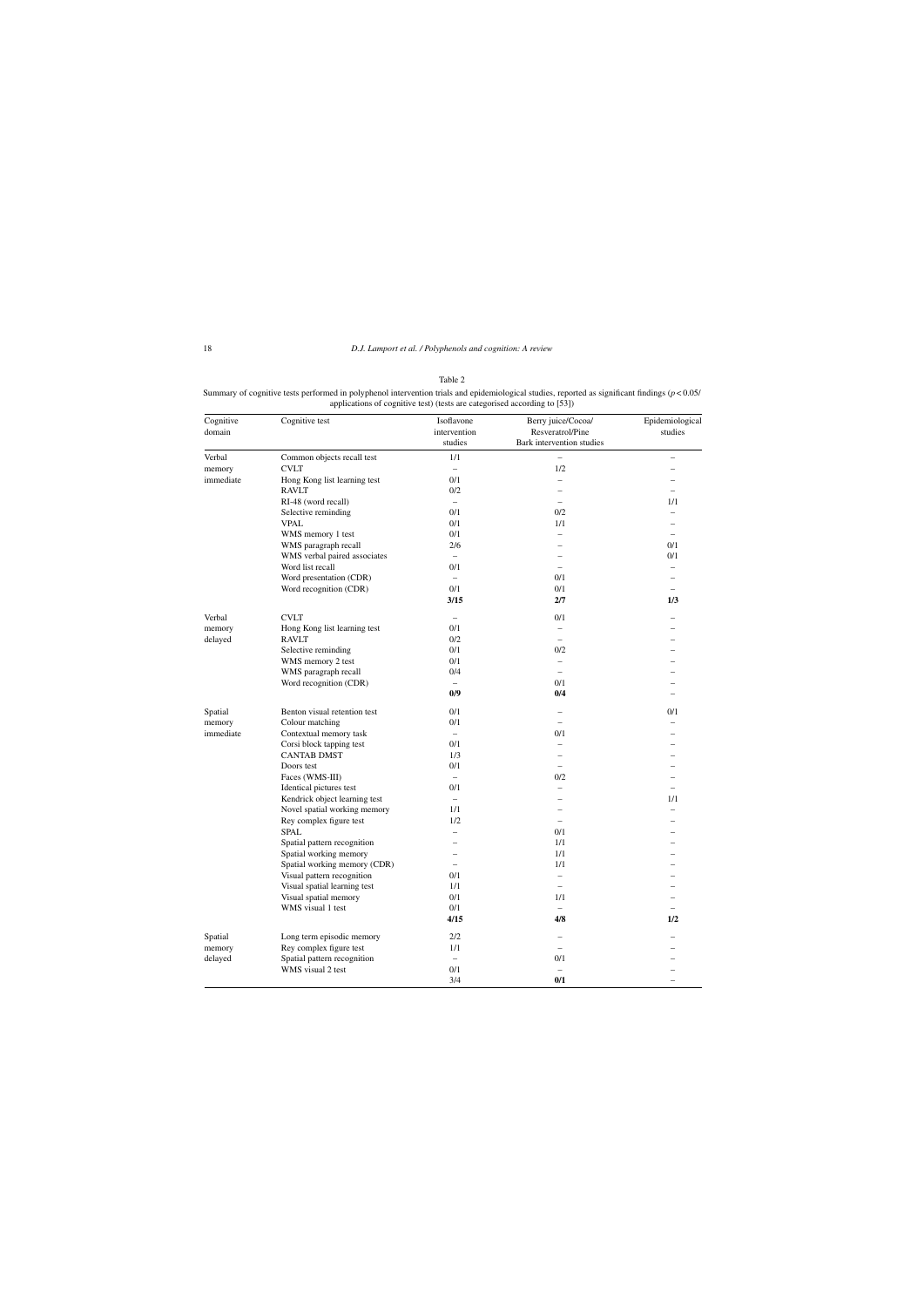| (Continued)         |                                  |                                       |                                                                     |                            |
|---------------------|----------------------------------|---------------------------------------|---------------------------------------------------------------------|----------------------------|
| Cognitive<br>domain | Cognitive test                   | Isoflavone<br>intervention<br>studies | Berry juice/Cocoa/<br>Resveratrol/Pine<br>Bark intervention studies | Epidemiological<br>studies |
| Executive           | Boston naming test               | 0/4                                   |                                                                     | -                          |
| function            | Category generation task         | 0/1                                   | $\overline{\phantom{0}}$                                            | $\overline{\phantom{0}}$   |
|                     | Controlled oral word association | $\frac{1}{2}$                         |                                                                     | 1/1                        |
|                     | Cube comparisons test            | 0/1                                   |                                                                     | $\overline{\phantom{0}}$   |
|                     | <b>IDED</b> (CANTAB)             | 3/3                                   |                                                                     | $\equiv$                   |
|                     | Isaacs set test (verbal fluency) | $\equiv$                              |                                                                     | 0/1                        |
|                     | Mazes                            | 0/1                                   |                                                                     | $\equiv$                   |
|                     | Mental rotation task             | 0/1                                   |                                                                     |                            |
|                     | Stockings of Cambridge (CANTAB)  | 3/3                                   |                                                                     |                            |
|                     | Stroop colour test               | 1/2                                   | 0/2                                                                 | $\overline{\phantom{0}}$   |
|                     | Verbal fluency                   | 2/10                                  | $\overline{\phantom{0}}$                                            | 1/2                        |
|                     | Visual scanning                  | 0/1                                   |                                                                     | $\equiv$                   |
|                     | WAIS block design                | 0/1                                   |                                                                     | 1/2                        |
|                     | WAIS matrix reasoning            | $\overline{\phantom{0}}$              | $\overline{\phantom{0}}$                                            | 0/1                        |
|                     | WAIS similarities test           | 0/1                                   | $\equiv$                                                            | $\overline{\phantom{0}}$   |
|                     | Word fragmentation completion    |                                       | 0/1                                                                 | $\overline{\phantom{0}}$   |
|                     |                                  | 9/29                                  | 0/3                                                                 | 3/7                        |
| Working             | Digit ordering                   | 0/1                                   | $\overline{\phantom{0}}$                                            | $\overline{\phantom{0}}$   |
| memory              | Digit span                       | 1/6                                   | $\overline{\phantom{0}}$                                            | 1/2                        |
|                     | Numeric working memory (CDR)     | $\overline{\phantom{0}}$              | 0/1                                                                 | $\overline{\phantom{0}}$   |
|                     | Serial subtraction 3s            | $\overline{a}$                        | 1/2                                                                 | $\overline{a}$             |
|                     | Serial subtraction 7s            | $\overline{a}$                        | 0/2                                                                 | $\overline{\phantom{0}}$   |
|                     | Spatial span                     | $\overline{a}$                        | $\overline{\phantom{0}}$                                            | 0/1                        |
|                     | WMS arithmetic test              | 0/1                                   | $\overline{\phantom{0}}$                                            | $\overline{\phantom{0}}$   |
|                     | WMS letter number sequencing     | $\overline{\phantom{0}}$              | $\overline{\phantom{0}}$                                            | 0/1                        |
|                     |                                  | 1/8                                   | 1/5                                                                 | 1/4                        |
| Attention           | Attention switching              | $\overline{\phantom{0}}$              | 0/1                                                                 |                            |
|                     | Choice reaction time             | $\overline{\phantom{0}}$              | 1/3                                                                 |                            |
|                     | Digit cancellation               | 0/1                                   |                                                                     |                            |
|                     | Digit vigilance                  | 0/1                                   | 0/1                                                                 |                            |
|                     | Paced auditory serial addition   | 1/3                                   | $\overline{\phantom{m}}$                                            |                            |
|                     | <b>RVIP</b>                      | $\overline{\phantom{0}}$              | 1/3                                                                 |                            |
|                     | Simple reaction time             | $\overline{\phantom{0}}$              | 0/2                                                                 | $\overline{\phantom{0}}$   |
|                     | Visual vigilance                 | $\equiv$                              | 0/1                                                                 | $\equiv$                   |
|                     | WAIS letter-number sequencing    | 0/1                                   | $\overline{\phantom{0}}$                                            | $\overline{\phantom{0}}$   |
|                     | Zazzo'z cancellation test        | $\overline{\phantom{0}}$              | $\overline{\phantom{0}}$                                            | 1/1                        |
|                     |                                  | 1/6                                   | 2/11                                                                | 1/1                        |
| Psycho-             | Finger tapping test              | 0/1                                   | $\overline{\phantom{0}}$                                            | $\overline{\phantom{0}}$   |
| motor skill         | Grooved pegboard                 | 1/2                                   | $\overline{\phantom{0}}$                                            | $\overline{\phantom{0}}$   |
|                     | Trail making test A & B          | 2/7                                   | 0/2                                                                 | 1/2                        |
|                     | WAIS digit symbol                | 1/4                                   | 0/2                                                                 | 2/3                        |
|                     |                                  | 4/14                                  | 0/4                                                                 | 3/5                        |

Abbreviations. CANTAB: Cambridge Neuropsychological Test Automated Battery. CVLT: California Verbal Learning Test. DMST: Delayed Matching to Sample Test. RAVLT: Rey Auditory Verbal Learning Test. SPAL: Spatial Paired Associate Learning. VPAL: Verbal Paired Associate Learning. WMS: Wechsler Memory Scale. WAIS: Wechsler Adult Intelligence Scale. CDR: Cognitive Drug Research Battery.

cognitive test procedures (e.g. time of day of testing and fasting period), and the degree to which habitual polyphenol consumption is controlled before and during studies. It is crucial that future studies carefully

consider these issues and document the methodologies/procedures used. Furthermore, there is no clear association between the age of the population and the likelihood of cognitive benefits. It is noticeable that the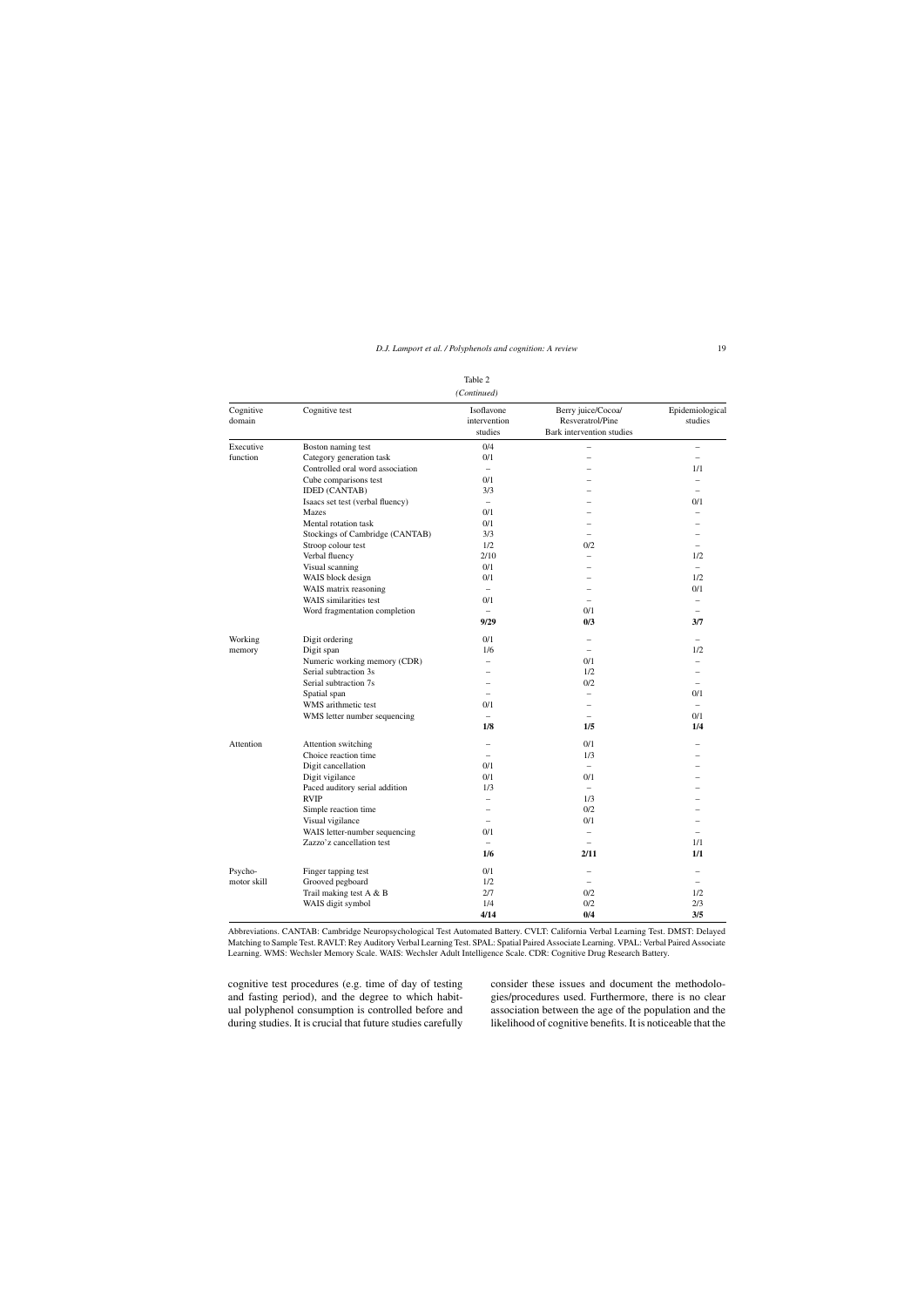Summary of significant effects on cognitive performance in polyphenol intervention trials and epidemiological studies ranked by polyphenol

dose

| Authors                       | Polyphenol              | Polyphenol             | Intervention | Significant<br>effects |
|-------------------------------|-------------------------|------------------------|--------------|------------------------|
|                               | concentration mg/day    | source                 |              |                        |
| Krikorian et al. [21]         | 1780                    | <b>Blueberry Juice</b> | 6 weeks      | Yes                    |
| Hendrickson & Mattes [22]     | 1470                    | Grape Juice            | Acute        | N <sub>0</sub>         |
| Scholey et al. [25]           | 994 & 520               | Cocoa                  | Acute        | Yes                    |
| Pipingas et al. [29]          | 768                     | Flavonoid Supp.        | 5 weeks      | Yes                    |
| Field et al. [24]             | 773                     | Cocoa                  | Acute        | Yes                    |
| Crews et al. [26]             | 754                     | Cocoa                  | 6 weeks      | N <sub>0</sub>         |
| Kennedy et al. [28]           | 500 & 250               | Resveratrol Supp.      | Acute        | N <sub>o</sub>         |
| Francis et al. [27]           | 172                     | Cocoa                  | 5 days       | N <sub>0</sub>         |
| Basaria et al. [31]           | 160                     | Isoflavone             | 12 weeks     | N <sub>0</sub>         |
| Ryan et al. [30]              | 150                     | Flavonoid Supp.        | 3 months     | Yes                    |
| Thorp et al. [33]             | 116                     | Isoflavone             | 6 weeks      | Yes                    |
| Kritz-Silverstein et al. [42] | 110                     | Isoflavone             | 6 months     | Yes                    |
| Gleason et al. [32]           | 100                     | Isoflavone             | 6 months     | Yes                    |
| Kreijkamp-Kaspers et al. [40] | 100                     | Isoflavone             | 12 months    | No                     |
| File et al. [43]              | 100                     | Isoflavone             | 10 weeks     | Yes                    |
| Ho et al. [35]                | 80                      | Isoflavone             | 6 months     | N <sub>o</sub>         |
| Fournier et al. [34]          | 70                      | Isoflavone             | 16 weeks     | N <sub>o</sub>         |
| Casini et al. [37]            | 60                      | Isoflavone             | 6 months     | Yes                    |
| File et al. [38]              | 60                      | Isoflavone             | 6 weeks      | Yes                    |
| Duffy et al. [41]             | 60                      | Isoflavone             | 12 weeks     | Yes                    |
| Howes et al. [39]             | 55                      | Isoflavone             | 6 months     | N <sub>o</sub>         |
| Vanata & Metzger [36]         | 54                      | Isoflavone             | Acute        | N <sub>o</sub>         |
| Krikorian et al. [20]         | Not stated              | Grape Juice            | 6 weeks      | Yes                    |
| Crews et al. [23]             | Not stated              | Cranberry Juice        | 6 weeks      | N <sub>0</sub>         |
| Kesse-Guyot et al. [44]       | Habitual intake (Diary) | Epidemiological        | 13 years     | Yes                    |
| Butchart et al. [45]          | Habitual intake (FFQ)   | Epidemiological        | 3 months     | N <sub>o</sub>         |
| Nurk et al. [46]              | Habitual intake (FFO)   | Epidemiological        | 1 year       | Yes                    |
| Letenneur et al. [47]         | Habitual intake (FFO)   | Epidemiological        | 1 year       | Yes                    |

majority of studies have been conducted in populations aged 50 and over, and there are no studies specifically focusing on adults aged between 30 and 45 years. It can be hypothesised that polyphenol based interventions will be most effective in populations who are at increased risk of cognitive decline such as malnourished or ageing adults and populations with vascular and metabolic disorders such as type 2 diabetes, cardiovascular disease and hypertension. Research directly comparing cognitive outcomes following polyphenol consumption in populations with and without the presence of these risk factors would be of value to examine this hypothesis. The findings presented here suggest that cognitive benefits from polyphenol consumption are more likely to be observed over longitudinal interventions than over acute periods of 1-2 hours following consumption. Four of six acute studies failed to find any effects. It is likely that different underlying mechanisms account for chronic and acute effects. For

example, cerebrovascular outcomes such as increased blood flow to the brain may underlie acute effects, whereas chronic effects are more likely to be mediated by neuroprotective actions and enhancement of neuronal growth.

#### *4.1. Mechanisms of action*

Historically, it has been argued that the effect of polyphenols on cognitive performance and the brain are due to their ability to exert antioxidant actions [61]. However, research *in vivo* shows that polyphenols and their metabolites are found at lower concentrations in the brain than other antioxidants such as ascorbate [62], and therefore, it is unlikely that purely antioxidant actions can account for cognitive effects. More recently, it has been suggested that polyphenol effects on the brain are mediated by protection of neurons,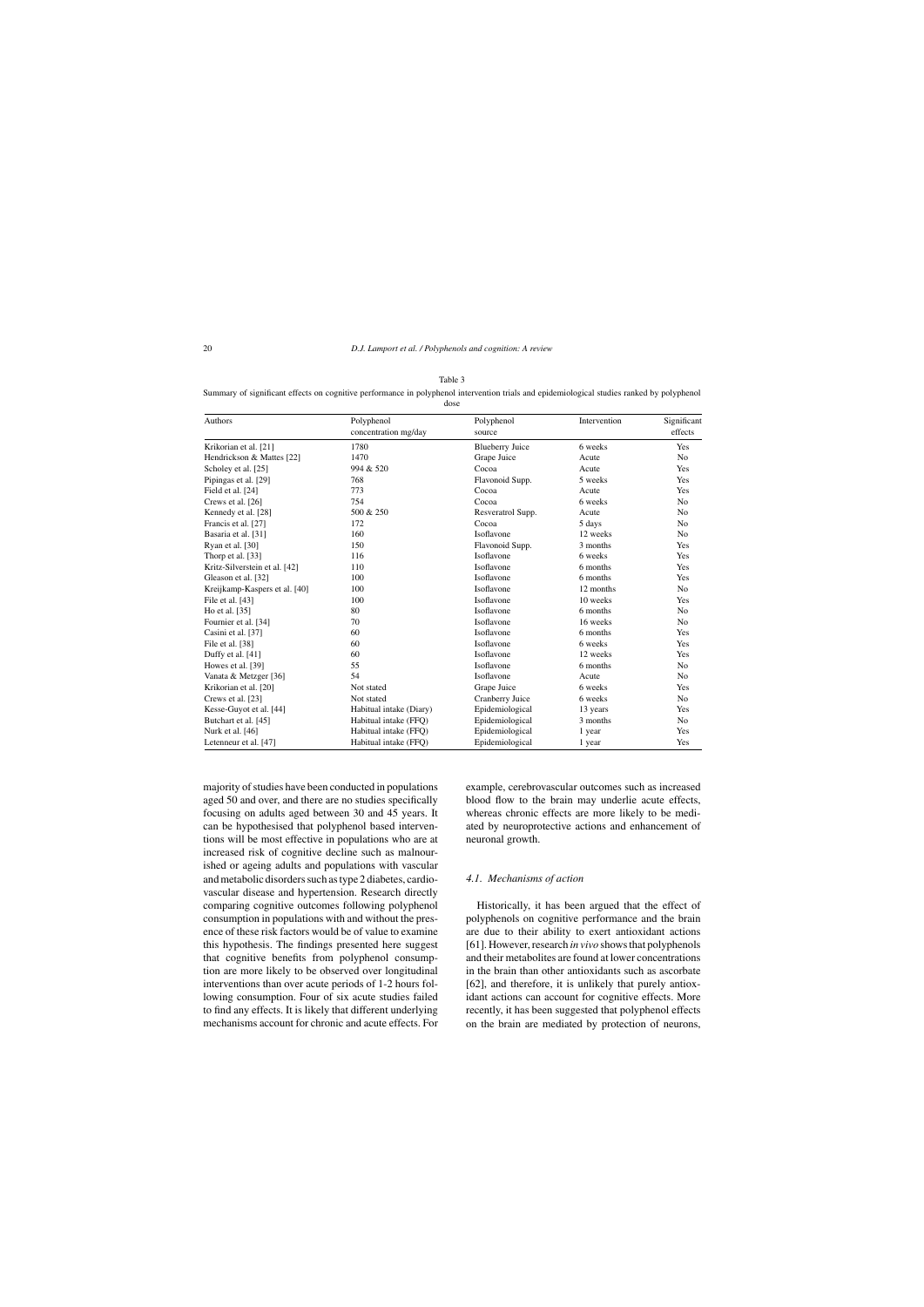enhancement of neuronal function and growth, and effects on the cerebrovascular system such as increased blood flow in the brain. Flavonoids may exert neuroprotective actions via interaction with specific proteins central to intracellular signalling cascades [59] which are crucial for neuronal survival and long term potentiation (LTP). The pathways that are affected appear to be protein kinase and lipid kinase signalling cascades [63, 64]. These signalling cascades are also responsible for neuroinflammation. Neuroinflammatory processes are thought to play a major role in the development of Alzheimer's disease and Parkinson's disease. Research shows that flavonoids present in blueberry can inhibit neuroinflammatory processes [65] and show cognitive benefits in aged rodents [66]. These effects appear to be mediated by protection of protein kinase and lipid kinase signalling pathways [11, 12]. There is also some evidence that polyphenols can delay the progression of brain pathologies such as Alzheimer's disease and Parkinson's disease [13]. It has been suggested this is partly due to polyphenols having an inhibitory effect on acetylcholinesterase activity [67], which may enhance cognition in conditions associated with a cholinergic deficit (e.g. Alzheimer's disease). Studies also show green tea can reduce the effects of Parkinson's disease [68], and Gingko Biloba extract has been shown to protect hippocampal neurons against oxidative stress and neuroinflammation [69].

In addition to neuroprotective actions, it is thought that polyphenols have the potential to induce new protein synthesis in neurons which could have a direct effect on cognitive performance, particularly memory [11, 12]. Rodent data indicated that fruit polyphenols can increase neuronal communication efficiency and dendrite morphology [59]. Other research shows that blueberry supplementation may increase synaptic plasticity via changes in the genetic expression of neurons [70]. Flavonoids are now well known to modulate neural signalling pathways that induce synaptic plasticity [71]. For example, research with mice has shown that certain fruit based flavonoids (fisetin) can improve LTP and object recognition [72, 73]. Rats fed with a diet supplemented with blueberries showed increased hippocampal neurogenesis, increased activation of extracellular kinase receptors, and increases in insulin like growth factor and its receptor [74]. These increases were correlated with improved spatial memory performance as assessed by a Morris water maze. Furthermore, various anthocyanins present in blueberries and other fruits have been detected in the

cortex, hippocampus, striatum, and cerebellum of rats fed with a blueberry supplemented diet [54, 59]. These brain areas are associated with memory function. The findings demonstrate that polyphenolic compounds can cross the blood brain barrier and localise in brain regions associated with memory function. This could provide a mechanism for the findings from the present review that polyphenol consumption in humans is most likely to be associated with improvements in spatial memory (see Table 2). However, data supporting these mechanisms relies heavily on animal research. There is clear need for mechanistic research with humans.

Research with humans suggests polyphenols can improve vasodilatation [75], blood flow [76], blood pressure [77], insulin resistance and glucose tolerance [78]. *In vitro* experiments show that grape polyphenols can induce endothelium dilation which is beneficial for cardiovascular function [79]. Improvements in vascular function and increased blood flow in the brain could lead to cognitive benefits, thus offering a mechanism for the association between polyphenol consumption and acute cognitive benefits. fMRI research has shown correlations between cerebral blood flow and cognitive function in humans [80]. Furthermore, increases in cerebrovascular blood flow induced by polyphenol consumption can also facilitate neurogenesis in the hippocampus [81], which offers an explanation for the observed memory benefits following polyphenol consumption.

#### *4.2. Recommendations for future research*

Habitual polyphenol consumption should be measured prior to the onset of the study and used as a covariate or exclusion criterion. The development of a comprehensive database detailing specific polyphenol content of everyday foods and drinks would vastly improve the accuracy and consistency of habitual polyphenol consumption estimates. Depending on the nature of the study and the anticipated mechanism, careful consideration should be given to level of polyphenol consumption for possible exclusion. Subsequently, other polyphenol consumption during the trial should be measured or restricted. However, restriction of habitual intake has implications for the potential mechanisms underlying the proposed study. Withdrawal of habitual polyphenol consumption may lead to a relative deficit in polyphenol consumption, and the proposed polyphenol intervention may therefore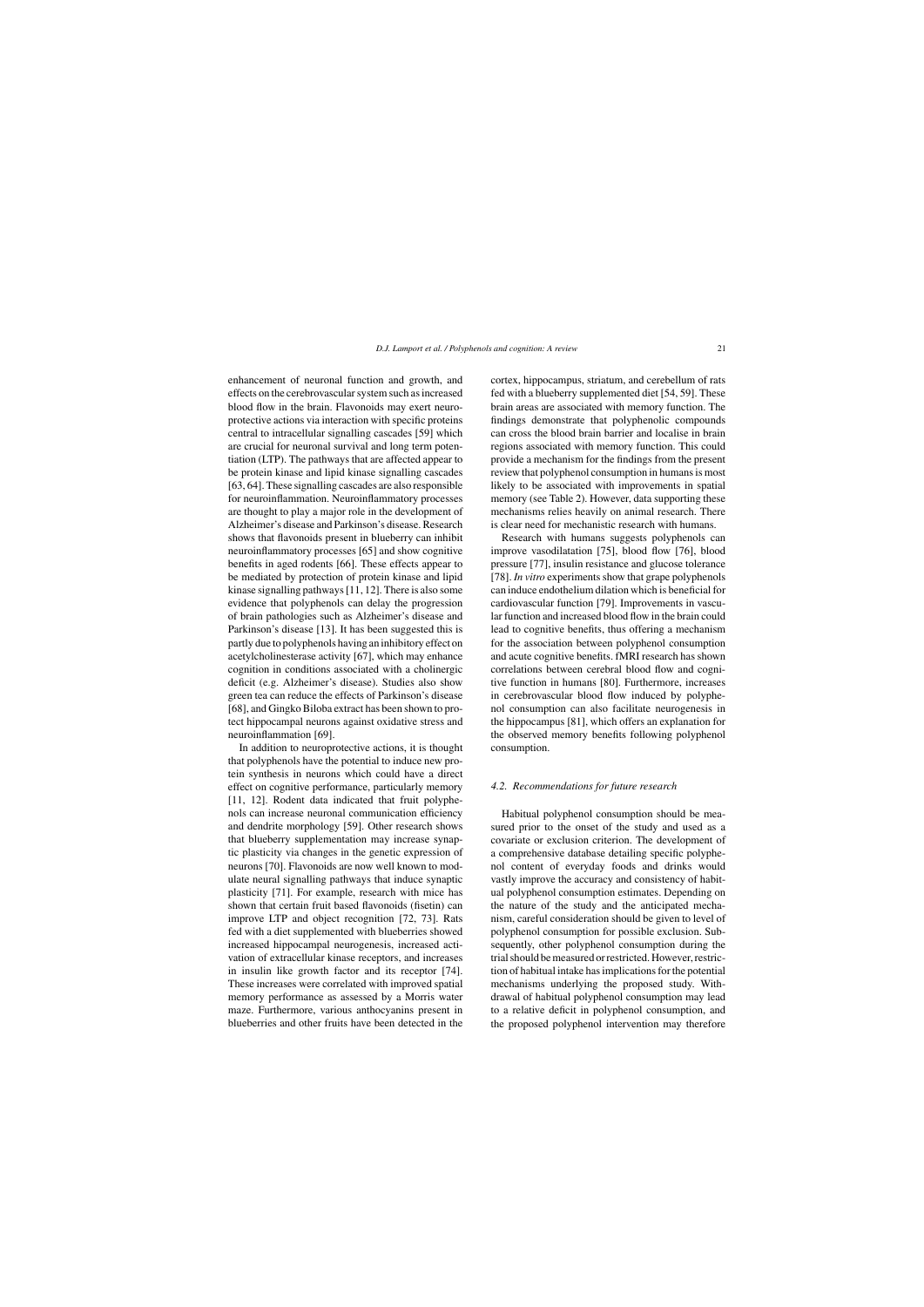only serve to replace the polyphenols removed from the diet. An alternative is to ensure that participants (possibly recruited on the basis of low polyphenol intake) maintain their habitual polyphenol consumption during the trial, which must be carefully monitored, using for example, a suitable FFQ or intake diary.

If previous human research with a specific polyphenol, nutrient or food is limited it can be useful and valid to employ a battery of cognitive tests assessing a wide range of cognitive functions and domains. However, wherever possible this 'scatter-gun' approach should be avoided. Cognitive test selection should be based on those tests which have previously detected effects or tests known to target brain areas associated with polyphenol localisation. In this case, the evidence suggests tests of immediate verbal and spatial memory, executive function, and psychomotor speed should be included. This also coincides with the animal literature showing that polyphenols can provide benefits for spatial memory (for a review see [11]). The absence of tests assessing delayed spatial memory should also be addressed. It is evident that a wide range of cognitive tests have been selected across relatively few studies. Unless a theoretical/mechanistic rationale can be provided, future studies should avoid selection of novel tests not previously applied in this field, as this practice hampers between study comparisons. Employing widely used, standardised tests with published norms is encouraged wherever possible. The specific timing and length of cognitive testing should be hypothesis driven. For example, if increased cerebral blood flow is anticipated to underlie cognitive effects of acute polyphenol consumption, the timing of cognitive testing should coincide with the hypothesised physiological effects. In addition, participants should be well-practised in the cognitive battery prior to the baseline testing session. At least one practice session should be administered and baseline performance could be included as a covariate in the analyses.

The exact procedures regarding cognitive testing and the environment in which testing occurs must be carefully documented to enable clear and valid comparisons within and between studies. This should include the time of day and location of testing, and the nature of any nutritional consumption prior to cognitive testing. Ideally, participants should be fasted upon arrival (or prior to polyphenol consumption in the case of acute studies) for a minimum of 8 hours, equivalent to an overnight fast, to reduced the potential acute effects of nutritional consumption on cognitive

function. If fasting is not possible, the nature of the prior meal should be standardised across conditions and participants. Research has shown that the nature of an evening meal can affect cognitive performance the next morning, even after an overnight fast [82]. Cognitive testing in the morning is recommended to reduce time of day effects [83]. That said, investigations of the cognitive effects of lunch and evening meal manipulations are encouraged providing prior nutritional intake and physical/mental activity are carefully documented or controlled.

Measurement of the following potential confounds for cognitive performance should be reported or included as covariates: age, IQ, education, depression, gender, smoking, diabetes, and medication which can affect neurological function should be an exclusion criterion. Research also shows that presence of the apolipoprotein E4 (apoE4) genotype is associated with an increased risk of developing neurodegenerative diseases such as Alzheimer's Disease and Parkinson's Disease [84, 85], and may potentially mediate the effect of polyphenol interventions on cognitive outcomes [86]. Future research would benefit from examining the effectiveness of polyphenol interventions in those with differing apoE genotypes. Finally, studies should be carefully designed to assess the cognitive effects of prolonged polyphenol supplementation *and* the acute cognitive effects of a polyphenol dose. The effect of polyphenols may be due to acute mechanisms (e.g. increased blood flow) or enduring changes/long term effects (e.g. increased neurogenesis and reduced concentration of pro-inflammatory agents). It is important that human studies of pure flavonoid and polyphenol consumption are undertaken concomitantly with clinical trials investigating the cognitive and physiological effects of polyphenol rich dietary interventions. The former are crucial for identifying underlying potential mechanisms, whilst the latter are essential for examining whether cognitive benefits can be consistently observed following consumption of flavonoids and polyphenols in the form of easily available foods at natural concentrations.

#### **5. Conclusions**

In conclusion this systematic review provides evidence that consumption of additional dietary polyphenols can lead to cognitive benefits. However,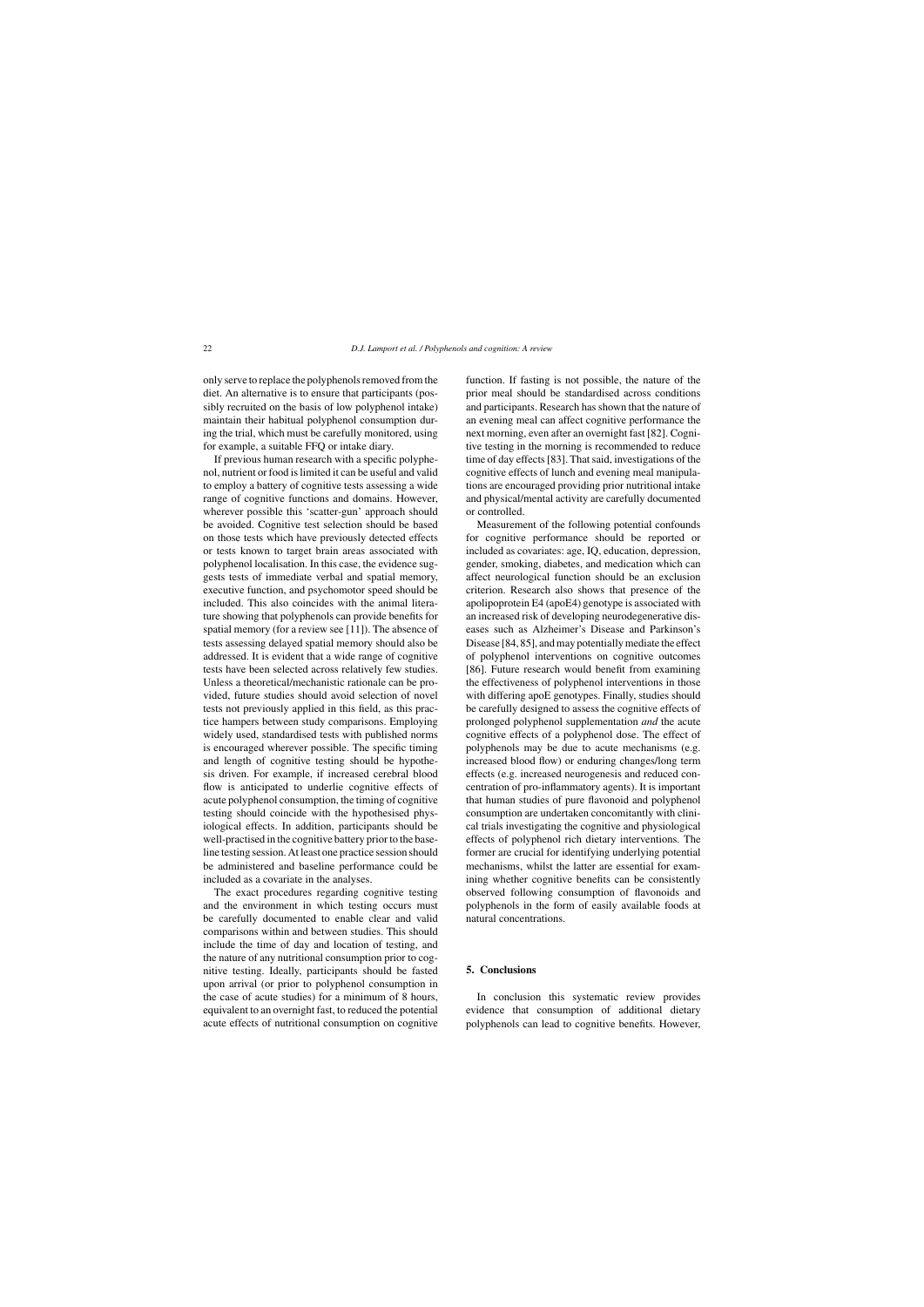any cognitive benefits are likely to be small and specific to certain cognitive domains. Declarative memory appears to be most sensitive to consumption of polyphenols from all sources, and there is evidence that specific cognitive effects differ depending on the polyphenol source. There is currently no evidence for an association between cognitive outcomes and polyphenol dose, duration of intervention, or population studied. This could be explained by methodological inconsistencies between studies. Further human studies are required with carefully designed methodology to elucidate the potential mechanisms underlying the relationship between polyphenol consumption and cognitive function.

#### **Acknowledgments**

This work was funded by a research grant from Welch Foods Inc., awarded to Professor Louise Dye and Dr Clare Lawton.

#### **References**

- [1] Singh M, Arseneault M, Sanderson T, Murthy V, Ramassamy C. Challenges for research on polyphenols from foods in Alzheimer's Disease: bioavailability, metabolism, and cellular and molecular mechanisms. J Agr Food Chem. 2008;56;4855- 73.
- [2] Perez-Jimenez J, Fezeu L, Touvier M, Arnault N, Manach C, Hercberg S, et al. Dietary intake of 337 polyphenols in French adults. Am J Clin Nutr. 2011;93:1220-28.
- [3] Hertog MG, Hollman PC, Katan MB, Kromhout D. Intake of potentially anticarcinogenic flavonoids and their determinants in adults in The Netherlands. Nutr Cancer. 1993;20:21-9.
- [4] Frankel EN, Kanner J, German JB, Parks E, Kinsella JE. Inhibition of oxidation of human low-density lipoprotein by phenolic substances in red wine. Lancet. 1993;341:454-7.
- [5] Arts IC, Hollman PC, Kromhout D. Chocolate as a source of tea flavonoids. Lancet. 1999;354:488.
- [6] Rimando AM, Kalt W, Magee JB, Dewey J, Ballington JR. Resveratrol, pterostilbene and piceatannol in vaccinium berries. J Agric Food Chem. 2004;52:4713-19.
- [7] Jang M, Cai L, Udeani GO, Slowing KV, Thomas CF, Beecher CW, et al. Cancer chemopreventive activity of resveratrol, a natural product derived from grapes. Science. 1997;275:218- 20.
- [8] Jin F, Wu Q, Lu YF, Gong QH, Shi JS. Neuroprotective effect of resveratrol on 6–OHDA–induced Parkinson's disease in rats. Eur J Pharmacol. 2008;600:78-82.
- [9] Manach C, Scalbert A, Morand C, Remesy C, Jimenez J. Polyphenols: food sources and bioavailability. Am J Clin Nut. 2004;79:727-47.
- [10] Joseph JA, Denisova N, Bielinski D, Fisher DR, Shukitt-Hale D. Oxidative stress protection and vulnerability in aging: putative nutritional implications for intervention. Mech Aging Devel. 2000;116:141-53.
- [11] Giacalone M, Di Sacco F, Traupe I, Topini R, Forfori F, Giunta F. Antioxidant and neuroprotective properties of blueberry polyphenols: a critical review. Nutr Neurosci. 2011; 14(3):119-25.
- [12] Spencer JPE. Beyond antioxidants: the cellular and molecular interactions of flavonoids and how these underpin their actions on the brain. Proceedings of the Nutrition Society. 2010;60:244-60.
- [13] Vauzour D, Vafeiadou K, Rodriguez-Mateos A, Rendeiro C, Spencer JPE. The neuroprotective potential of flavonoids: a multiplicity of effects. Genes Nutr. 2008;3:115-26.
- [14] Macready AL, Kennedy OB, Ellia JA, Williams CM, Spencer JPE, Butler LT. Flavonoids and cognitive function: A review of human randomized controlled trial studies and recommendations for future studies. Genes Nutr. 2009;4:227-42.
- [15] Giesbrecht T, Rycroft JA, Rownson MJ, De Bruin EA. The combination of L–theanine and caffeine improves cognitive performance and increases subjective alertness. Nutr Neurosci. 2010;13:283-90.
- [16] Dawkins L, Shahzad FZ, Ahmed SS, Edmonds CJ. Expectation of having consumed caffeine can improve performance and mood. Appetite. 2011;57:597-600.
- [17] Elliman NA, Ash J, Green MW. Pre-existent expectancy effects in the relationship between caffeine and performance. Appetite. 2010;55:355-8.
- [18] Corley J, Jia X, Brett CE, Gow AJ, Starr JM, Kyle JAM, et al. Alcohol intake and cognitive abilities in old age: the Lothian Birth Cohort 1936 study. Neuropsychology. 2011;25: 166-75.
- [19] Arntzen KA, Schirmer H, Wilsgaard T, Mathiesen EB, Moderate wine consumption is associated with better cognitive test results: a 7 year follow up of 5033 subjects in the Tromso study. Acta Neurol Scand. 2010;122:23-9.
- [20] Krikorian R, Nash TA, Shidler MD, Shukitt-Hale B, Joseph JA. Concord grape juice supplementation improves memory function in older adults with mild cognitive impairment. Brit J Nutr. 2010;103:730-4.
- [21] Krikorian R, Shidler MD, Nash TA, KaltW, Vinqvist-Tymchuk MR, Shukitt-Hale B, et al. Blueberry supplementation improves memory in older adults. J Agric Food Chem. 2010;58:3996-4000.
- [22] Hendrickson SJ, Mattes RD. No effects of grape juice on appetite implicit memory and mood. Food Nutr Res. 2008;52, DOI: 10.3402/fnr.v52i0.1891.
- [23] Crews WD, Harrison DW, Griffin ML, Addison K, Yount AM, Giovenco MA, et al. A double-blinded, placebo-controlled, randomized trial of the neuropsychologic efficacy of cranberry juice in a sample of cognitively intact older adults: pilot study findings. J Altern Complem Med. 2005;11(2):305-9.
- [24] Field DT, Williams CM, Butler LT. Consumption of cocoa flavanols results in acute improvement of in visual and cognitive function. Physiol Beh. 2011;304:255-60.
- [25] Scholey AB, French SJ, Morris PJ, Kennedy DO, Milne AL, Haskell CF. Consumption of cocoa flavanols results in acute improvements in mood and cognitive performance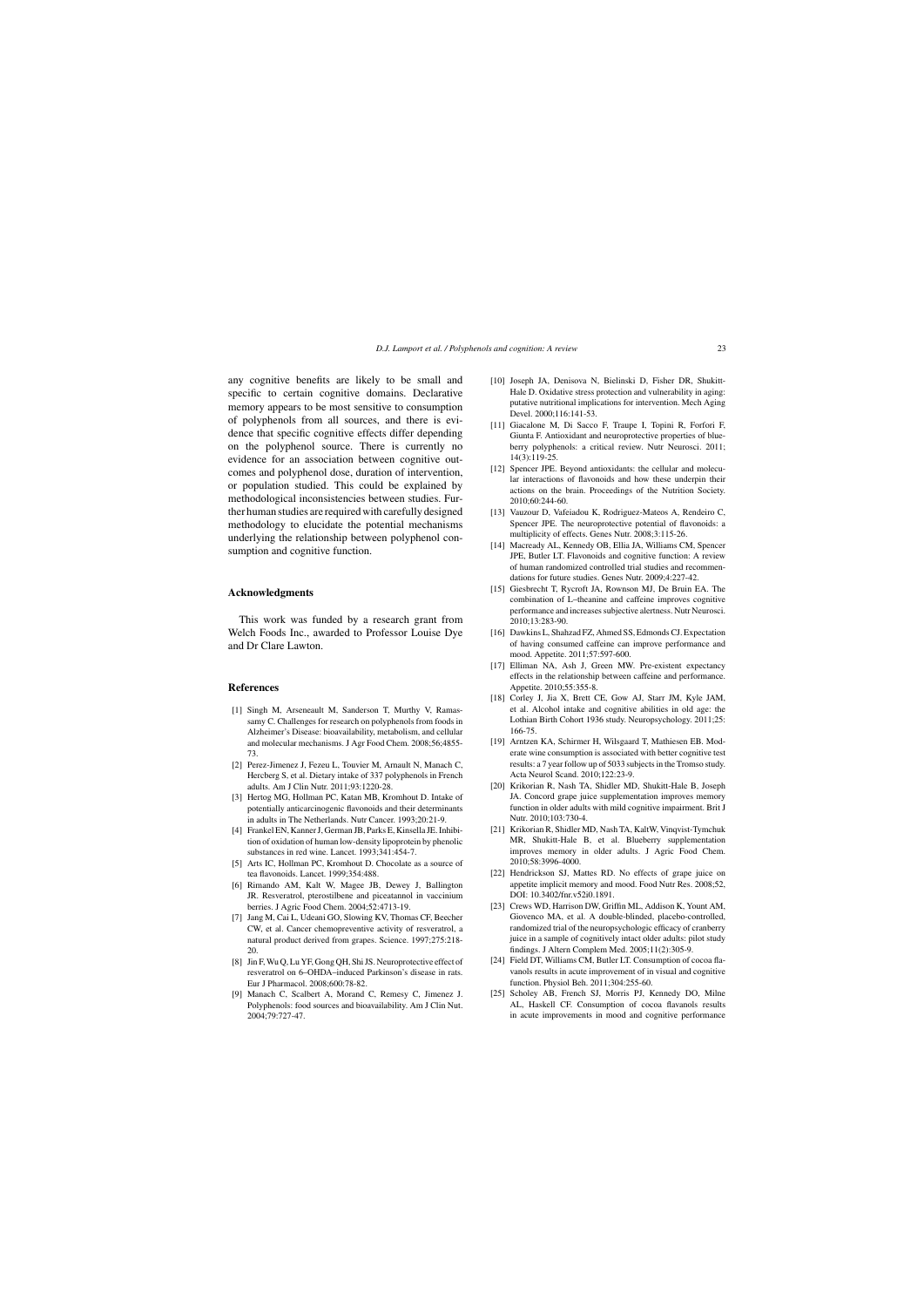during sustained mental effort. J Psychopharmacol. 2009; doi: 10.1177/0269881109106923.

- [26] Crews WD, Harrison DW, Wright JW, A double-blind, placebo-controlled, randomized trial of the effects of dark chocolate and cocoa on variables associated with neuropsychological functioning and cardiovascular health: Clinical findings from a sample of healthy, cognitively intact older adults. Am J Clin Nutr. 2008;87:872-80.
- [27] Francis S, Head K, Morris PG, Macdonald IA. The effect of flavanol-rich cocoa on the fMRI response to a cognitive task in healthy young people. J Cardiovasc Pharmacol. 2006;47:S215- 20.
- [28] Kennedy DO, Wightman EL, Reay JL, Lietz G, Okello EJ, Wilde A, et al. Effects of resveratrol on cerebral blood flow variables and cognitive performance in humans: A double-blind, placebo-controlled, crossover investigation. Am J Clin Nutr. 2010;91:1590-7.
- [29] Pipingas A, Silberstein RB, Vitetta L, Van Rooy C, Harris EV, Young JM, et al. Improved Cognitive Performance after Dietary Supplementation with a Pinus radiata Bark Extract Formulation. Phytother res. 2008;22:1168-1174.
- [30] Ryan J, Croft K, Mori T, Wesnes K, Spong J, Downey L, et al. An examination of the effects of the antioxidant Pycnogenol on cognitive performance, serum lipid profile, endocrinological and oxidative stress biomarkers in an elderly population. J Psychopharamcol. 2008;22(5):553-62.
- [31] Basaria S, Wisniewski A, Dupree K, Bruno T, Song MY, Yao F, et al. Effect of high dose isoflavones on cognition, quality of life, androgens, and lipoprotein in post–menopausal women. J Endocrinol Invest. 2009;32:150-55.
- [32] Gleason CE, Carlsson CM, Barnet JH, Meade SE, Setchell KDR, Atwood CS, et al. A preliminary study of the safety, feasibility and cognitive efficacy of soy isoflavone supplements in older men and women. Age Aging. 2009;38:86-93.
- [33] Thorp AA, Sinn N, Buckely JD, Coates AM, Howe PRC. Soya isoflavone supplementation enhances spatial working memory in men. Brit J Nutr. 2009;102:1348-54.
- [34] Fournier LR, Ryan Borchers TA, Robison LM, Park JS, Chew BP, et al. The effects of soy milk and isoflavone supplements on cognitive performance in healthy, postmenopausal women. J Nutr Health Aging. 2007;11:155-64.
- [35] Ho SC, Chan ASY, Ho YP, So EKF, Sham A, Zee B, et al. Effects of soy isoflavone supplementation on cognitive function in Chinese postmenopausal women: a double–blind, randomized, controlled trial. Menopause. 2007;3:489-99.
- [36] Vanata DF, Metzger MM. Acute soy isoflavone consumption does not impact visual-spatial or verbal memory among healthy young adults. N AM J Psychol. 2007;9:379-86.
- [37] Casini ML, Marelli G, Papaleo E, Ferrari A, D'Ambrosio F, Unfer V. Psychological assessment of the effects of treatment with phytoestrogens on postmenopausal women: a randomized, double–blind, crossover, placebo-controlled study. Fertil Steril. 2006;85:972-8.
- [38] File SE, Hartley DE, Elsabagh S, Duffy R, Wiseman H. Cognitive improvement after 6 weeks of soya supplements in postmenopausal women is limited to frontal lobe function. Menopause. 2005;12:193-201.
- [39] Howes JB, Bray K, Lorenz L, Smerdely P, Howes LG. The effects of dietary supplementation with isoflavones from red

clover on cognitive function in postmenopausal women. Climacteric. 2004;7:70-7.

- [40] Kreijkamp-Kaspers S, Kok L, Grobbee DE, de Haan EHF, Aleman A, Lampe JW, et al. Effect of soy protein containing isoflavones on cognitive function, bone mineral density, and plasma lipids in postmenopausal women: a randomized controlled trial. JAMA. 2004;292:65-74.
- [41] Duffy RH, Wiseman H, File SE. Improved cognitive function in postmenopausal women after 12 weeks of consumption of a soya extract containing isoflavones. Pharmacol Biochem Behav. 2003;75:721-9.
- [42] Kritz–Silverstein D, Von Muhlen D, Barrett-Connor E, Bressel MAB. Isoflavones and cognitive function in older women: the Soy and Postmenopausal Health In Ageing (SOPHIA) Study. Menopause. 2003;10:196-202.
- [43] File SE, Jarrett N, Fluck E, Duffy R, Casey K, Wiseman H. Eating soya improves human memory. Psychopharmacology. 2001;157:430-6.
- [44] Kesse-Guyot E, Fezeu L, Andreeva VA, Touvier M, Scalbert A, Nercberg S, et al. Total and specific polyphenol intake in midlife are associated with cognitive function measured 13 years later. J Nutr. 2012;142:76-83.
- [45] Butchart C, Kyle J, McNeill G, Corley J, Gow AJ, Starr JM, et al. Flavonoid intake in relation to cognitive function in later life in the Lothian Birth Cohort 1936. Brit J Nutr. 2011;106: 141-8.
- [46] Nurk E. Refsum H, Drevon CA, Tell GS, Nygaard HA, Engedal K, et al. Intake of flavonoid– rich wine, tea, and chocolate by elderly men and women is associated with better cognitive test performance. J Nutr. 2009;139:120-7.
- [47] Letenneur L, Proust-Lima C, Le Gouge A, Dartigues JF, Barberger-Gateau P. Flavonoid intake and cognitive decline over a 10-year period. Am J Epidemiol. 2007;165:1364-71.
- [48] Thorvaldsson V, Hofer SM, Berg S, Skoog I, Sacuiu S, Johansson B. Onset of terminal decline in cognitive abilities in individuals without dementia. Neurology. 2008;71:882-7.
- [49] Hill CE, Dye L. Phytoestrogens and Cognitive Function. Curr Top Nutraceut Res. 2003;1:203-12.
- [50] Dye L. Soy and Cognitive Function. In: Medical and Health Effects of Soy. Belgium: Alpro; 2008.
- [51] Oomen CA, Farkas E, Roman V, van der Beek EA, Luiten PG, Meerlo P. Resveratrol preserves cerebrovascular density and cognitive function in aging mice. Front Aging Neurosci. 2009;1:4.
- [52] Hertog M, Hollman P, Katan M. Content of potentially anticarcinogenic flavonoids of 28 vegetables and 9 fruits commonly consumed in the Netherlands. J Agric Food Chem. 1992;40: 2272-383.
- [53] Lezak MD, Howieson DB, Loring DW, Hannay HJ, Fischer JS. Neuropsychological Assessment. Oxford: OUP; 2004.
- [54] Andres-Lacueva C, Shukitt-Hale B, Galli RL, Jauregui O, Lamuela-Raventos RM, Joseph JA. Anthocyanins in aged blueberry–fed rats are found centrally and may enhance memory. Nutr Neurosci. 2005;8:111-20.
- [55] Barros D, Amaral OB, Izquierdo I. Behavioral and genoprotective effects of Vaccinium berries intake in mice. Pharmacol Biochem Behav. 2006;84:229-34.
- [56] Goyarzu P, Malin DH, Lau FC, Taglialatela G, Moon WD, Jennings R, et al. Blueberry supplemented diet: effects on object